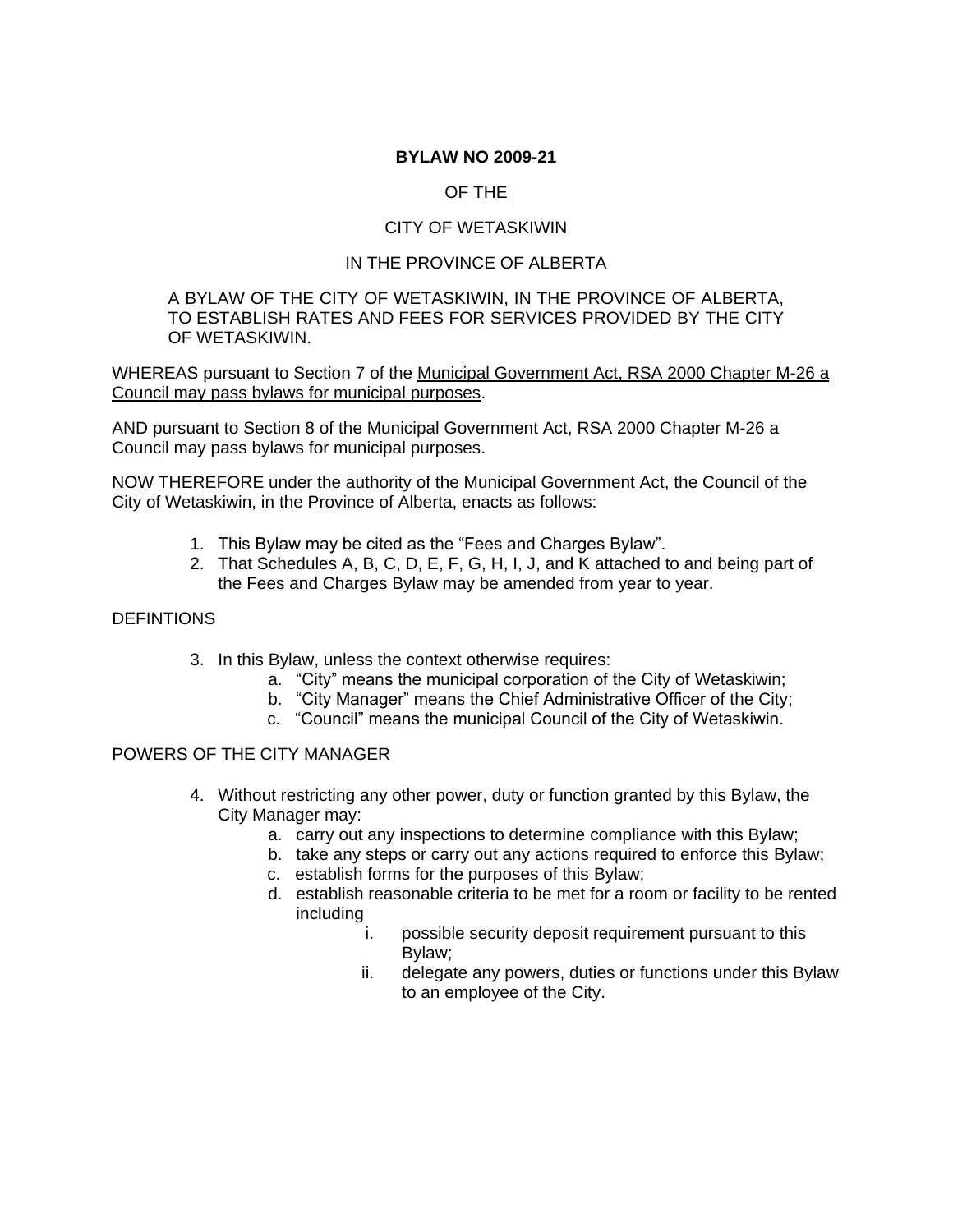

Bylaw 2009-21 Fees and Charges Bylaw Page **2** of **8**

### **TRANSITION**

5. This bylaw shall come into full force and effect on third and final reading.

READ a first time this 13<sup>th</sup> day of December, 2021.

READ a second time this 13<sup>th</sup> day of December, 2021.

READ a third time this 13<sup>th</sup> day of December, 2021.

ORIGINAL SIGNED

**MAYOR**

ORIGINAL SIGNED

**CITY MANAGER**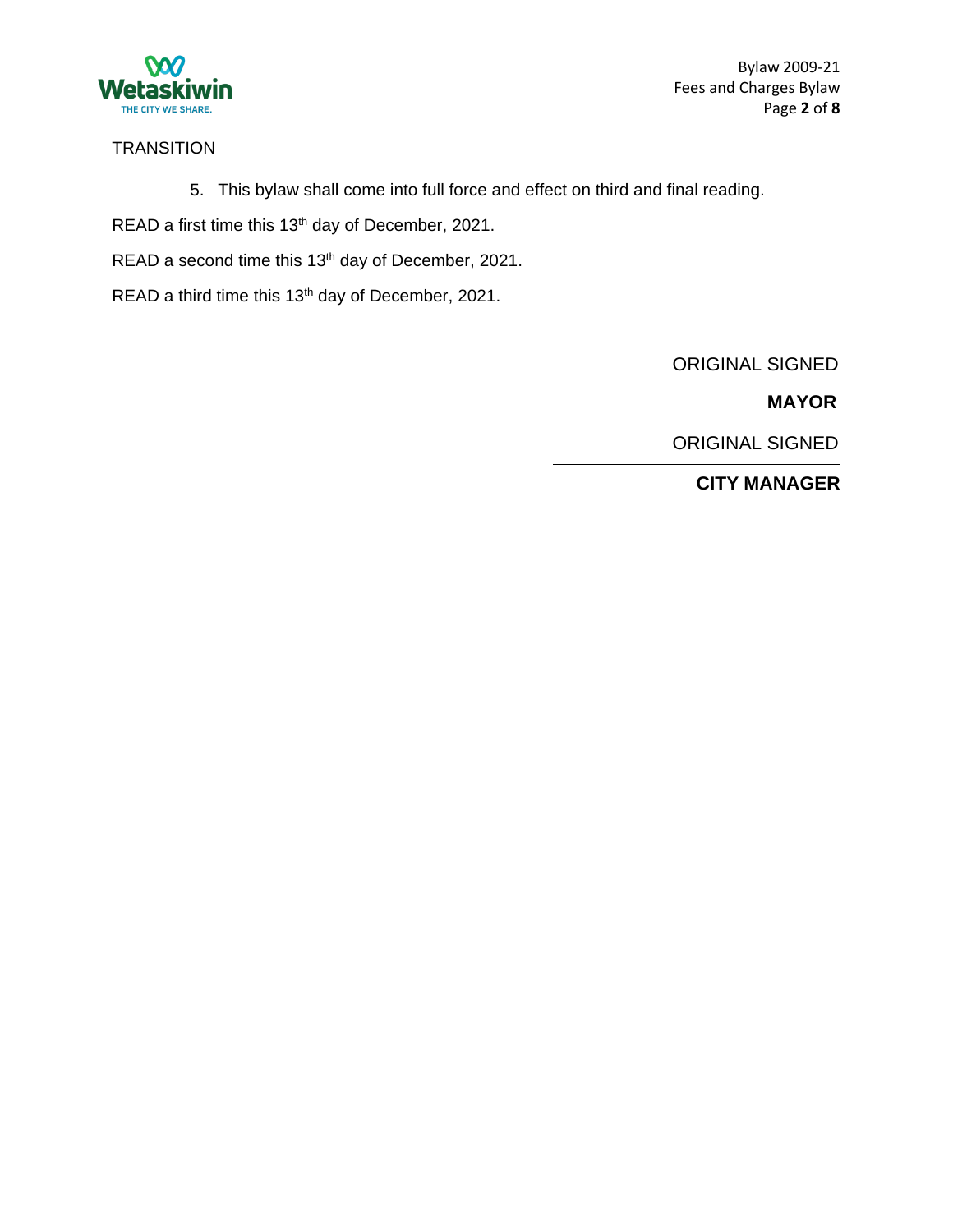#### City of Wetaskiwin Fees and Charges Bylaw 2002-22 - Schedule "A"

| Schedule "A" - Bylaw 2002-22                | 2021                                                                                                                          | 2022                                                                                                                                                                                             |                       |            |  |                                                 |
|---------------------------------------------|-------------------------------------------------------------------------------------------------------------------------------|--------------------------------------------------------------------------------------------------------------------------------------------------------------------------------------------------|-----------------------|------------|--|-------------------------------------------------|
| <b>ITEM</b>                                 | Rate as of January 1, 2021                                                                                                    | Rate for 2022                                                                                                                                                                                    | Change<br>incr/(decr) | Percentage |  | Unit of Measure Authority Date of last revision |
|                                             |                                                                                                                               |                                                                                                                                                                                                  |                       |            |  |                                                 |
| Local assessment review board complaint     | \$50.00 per tax roll                                                                                                          | \$50.00 per tax roll                                                                                                                                                                             | \$0.00                | 0%         |  |                                                 |
| Composite Assessment review board complaint | \$50.00 per \$100,000.00 of property<br>assessment, max \$500.00 per tax roll assessment, max \$500.00 per tax roll<br>number | \$50.00 per \$100,000.00 of property<br>number                                                                                                                                                   | \$0.00                | 0%         |  |                                                 |
| <b>FOIP Application Fee's</b>               | Personal Information: \$0.00                                                                                                  | No Fee for Personal Information<br>Request subject to some<br>requirements.* Only fees for<br>producing a copy of a record may be<br>charged. See attached detailed FOIP<br>Fee guide.**         | Various               | Various    |  | $1-Jan-22$                                      |
|                                             | General Information \$0.00                                                                                                    | General Information Request - \$25<br>initial fee for a non-continuing<br>request, subject to some<br>requirements.***                                                                           | \$25.00               | 100%       |  | $1-Jan-22$                                      |
|                                             | General Information \$0.00                                                                                                    | <b>Ongoing General Information</b><br>Request - \$50 initial fee, subject to<br>some requirements***                                                                                             | \$50.00               | 100%       |  | $1-Jan-22$                                      |
|                                             | Additional Fees* If the cost exceeds<br>\$150.00, a deposit of 50% of the fees<br>will be required up front.                  | Additional Fees may be charged for<br>processing the request if the<br>estimated cost exceeds \$150.00. A<br>deposit of 50% of the estimated fees<br>will be required to be paid up<br>front.*** | \$0.00                | 0%         |  | $1-Jan-22$                                      |

 $*$  To access your own personal information, a request can be made with proof of identity at no cost to the requestor. To access a third party's information, proof of delegated authority on their behalf needs to be supplied with the request and verified. For a request for an applicant's own personal information, a public body may assess fees only for producing a copy of the record, and then only if the costs are estimated to exceed \$10. When the fees exceed either \$150 (for a general request) or \$10 (for a request for personal information), the full amount is charged to the applicant.

\*\* See attached FOIP fee guide as per FOIP Bylaw 1995-21

\*\*\* The applicant is required to pay an initial fee of \$25 for a one-time request, or \$50 for a continuing request, before the public body commences processing the request. Fees in addition to the initial fee may be charged if the cost of processing the request is estimated to exceed \$150. For a request for an applicant's own personal information, a public body may assess fees only for producing a copy of the record, and then only if the costs are estimated to exceed \$10. When the fees exceed either \$150, for a General Information or \$10, for a Personal Information, the full amount is charged to the applicant.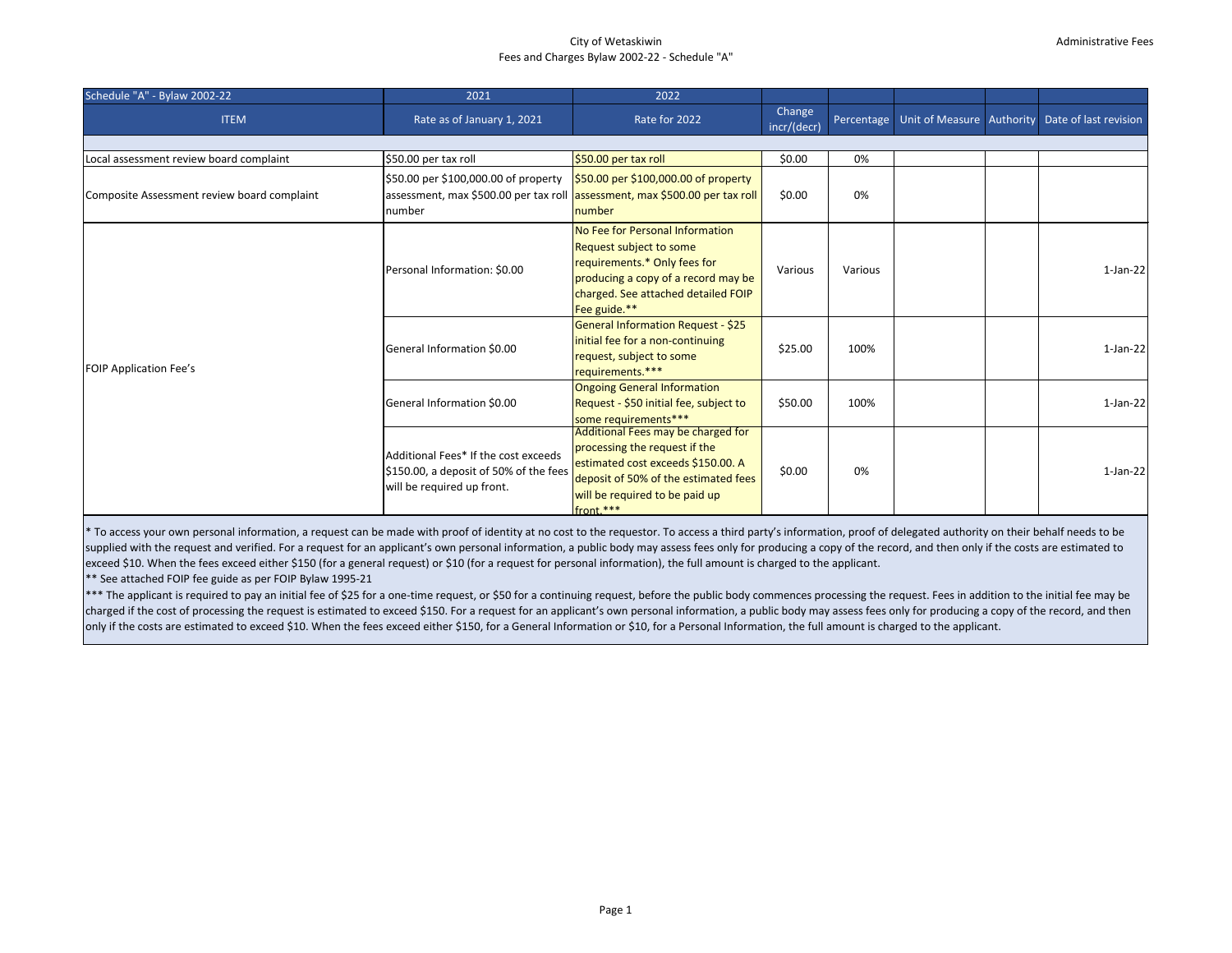## City of Wetaskiwin Fees and Charges Bylaw 2002-22 - Schedule "B"

| Schedule "B" - Bylaw 2002-22                                                                                                     | 2021                                                                                                                                                      | 2022                          |                       |      |  |  |                                                                  |  |
|----------------------------------------------------------------------------------------------------------------------------------|-----------------------------------------------------------------------------------------------------------------------------------------------------------|-------------------------------|-----------------------|------|--|--|------------------------------------------------------------------|--|
| <b>ITEM</b>                                                                                                                      | Rate as of January 1, 2021                                                                                                                                | Rate for 2022                 | Change<br>incr/(decr) |      |  |  | Percentage   Unit of Measure   Authority   Date of last revision |  |
| On-line Service Charge for Property Tax Credit Card<br>Payments*                                                                 | 2.50% of the transaction amount for 2.50% of the transaction amount for<br>on-line credit card payments.                                                  | on-line credit card payments. | \$0.00                | 0%   |  |  | $1-Jan-22$                                                       |  |
|                                                                                                                                  | * Credit Card payments for property taxes will only be accepted through Virtual City Hall, when Property Tax Portal funcitonality is implemented in 2022. |                               |                       |      |  |  |                                                                  |  |
| Non-Sufficient Funds (NSF) Fee                                                                                                   | \$0.00                                                                                                                                                    | \$20.00                       | \$20.00               | 100% |  |  | $1-Jan-22$                                                       |  |
| <b>Tax Certificate</b>                                                                                                           | \$0.00                                                                                                                                                    | \$40.00                       | \$40.00               | 100% |  |  | $1-Jan-22$                                                       |  |
| <b>Tax Search</b>                                                                                                                | \$0.00                                                                                                                                                    | \$10.00                       | \$10.00               | 100% |  |  | $1-Jan-22$                                                       |  |
| <b>Business License Reprint</b>                                                                                                  | \$0.00                                                                                                                                                    | \$10.00                       | \$10.00               | 100% |  |  | $1-Jan-22$                                                       |  |
| <b>Tax Bill Reprint</b>                                                                                                          | \$0.00                                                                                                                                                    | \$10.00                       | \$10.00               | 100% |  |  | $1-Jan-22$                                                       |  |
| Payment corrections or Transfers from utilities to Tax Roll<br>accounts (2nd request made in following 12 consecutive<br>months) | \$0.00                                                                                                                                                    | \$10.00                       | \$10.00               | 100% |  |  | $1-Jan-22$                                                       |  |
| Utility Invoice Mailing (Extra copy, in addition to original<br>invoice provided to Customer)                                    | \$0.00                                                                                                                                                    | \$2.00                        | \$2.00                | 100% |  |  | $1-Jan-22$                                                       |  |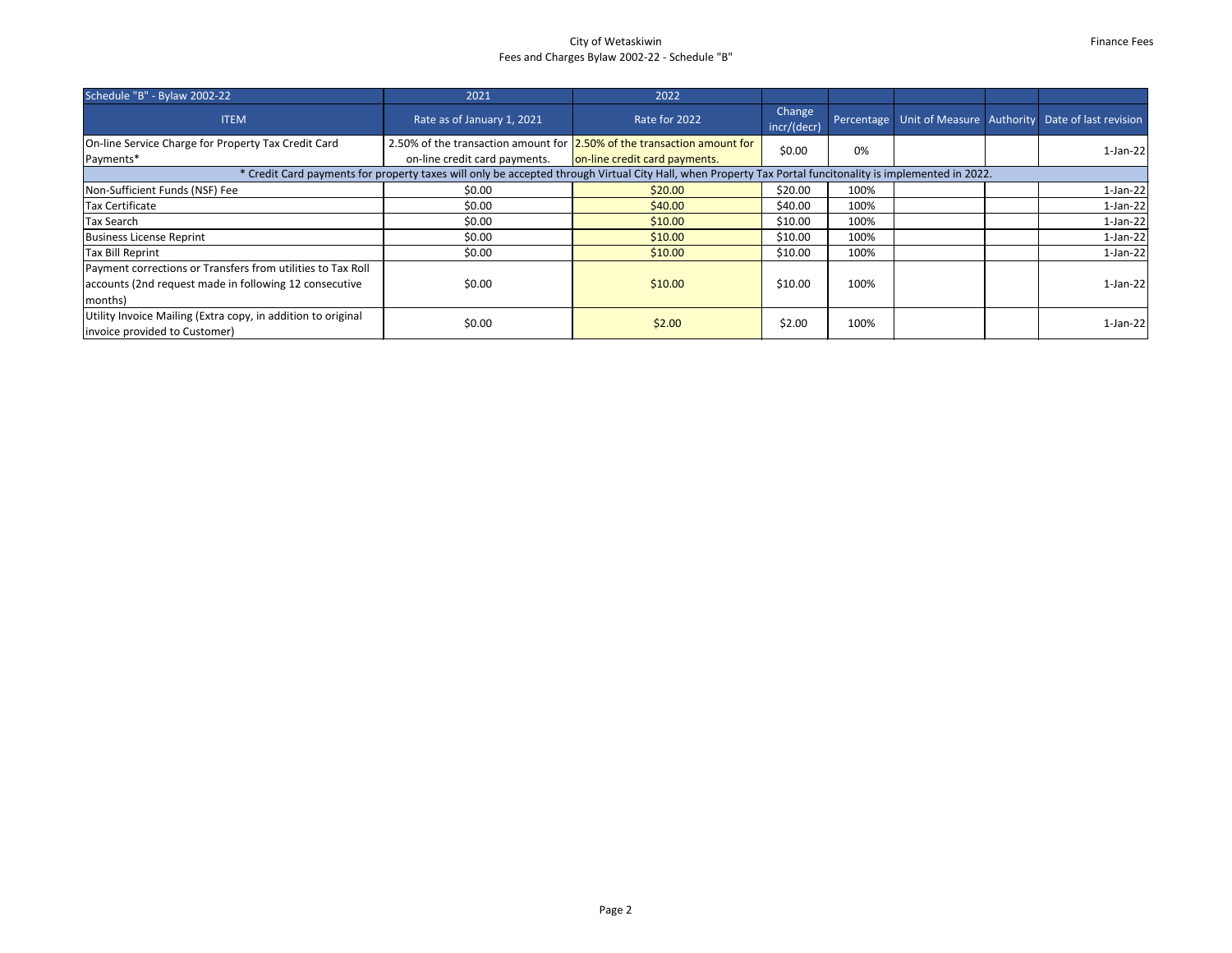| 2021                                                | 2022                                                                                                                                                                                            |                                                                                                                                                                                                                             |                                                                                                                        |                                                                  |                                                                              |                                                     |
|-----------------------------------------------------|-------------------------------------------------------------------------------------------------------------------------------------------------------------------------------------------------|-----------------------------------------------------------------------------------------------------------------------------------------------------------------------------------------------------------------------------|------------------------------------------------------------------------------------------------------------------------|------------------------------------------------------------------|------------------------------------------------------------------------------|-----------------------------------------------------|
| Rate as of January 1, 2021                          | Rate for 2022                                                                                                                                                                                   | Change<br>incr/(decr)                                                                                                                                                                                                       | Percentage                                                                                                             |                                                                  |                                                                              |                                                     |
|                                                     |                                                                                                                                                                                                 |                                                                                                                                                                                                                             |                                                                                                                        |                                                                  |                                                                              |                                                     |
|                                                     |                                                                                                                                                                                                 |                                                                                                                                                                                                                             |                                                                                                                        |                                                                  |                                                                              |                                                     |
|                                                     |                                                                                                                                                                                                 |                                                                                                                                                                                                                             |                                                                                                                        |                                                                  |                                                                              |                                                     |
|                                                     |                                                                                                                                                                                                 |                                                                                                                                                                                                                             |                                                                                                                        |                                                                  |                                                                              |                                                     |
| \$200.00 + \$60.00 per unit                         | \$200.00 + \$60.00 per unit                                                                                                                                                                     | \$0.00                                                                                                                                                                                                                      | 0%                                                                                                                     |                                                                  |                                                                              |                                                     |
| \$75.00                                             | \$75.00                                                                                                                                                                                         | \$0.00                                                                                                                                                                                                                      | 0%                                                                                                                     |                                                                  |                                                                              |                                                     |
| \$75.00                                             | \$75.00                                                                                                                                                                                         | \$0.00                                                                                                                                                                                                                      | 0%                                                                                                                     |                                                                  |                                                                              |                                                     |
| \$75.00                                             | \$75.00                                                                                                                                                                                         | \$0.00                                                                                                                                                                                                                      | 0%                                                                                                                     |                                                                  |                                                                              |                                                     |
|                                                     |                                                                                                                                                                                                 |                                                                                                                                                                                                                             |                                                                                                                        |                                                                  |                                                                              |                                                     |
|                                                     |                                                                                                                                                                                                 |                                                                                                                                                                                                                             |                                                                                                                        |                                                                  |                                                                              | 10-Jan-21                                           |
|                                                     |                                                                                                                                                                                                 |                                                                                                                                                                                                                             |                                                                                                                        |                                                                  |                                                                              |                                                     |
|                                                     |                                                                                                                                                                                                 |                                                                                                                                                                                                                             |                                                                                                                        |                                                                  |                                                                              |                                                     |
| \$250.00 plus \$0.10 per \$1000.00<br>project value | \$250.00 plus \$0.10 per \$1000.00                                                                                                                                                              | \$0.00                                                                                                                                                                                                                      | 0%                                                                                                                     |                                                                  |                                                                              | $1-Jan-22$                                          |
| \$350.00 plus \$0.10 per \$1000.00<br>project value | \$350.00 plus \$0.10 per \$1000.00<br>project value                                                                                                                                             | \$0.00                                                                                                                                                                                                                      | 0%                                                                                                                     | project value                                                    |                                                                              |                                                     |
| \$750.00 plus \$0.10 per \$1000.00                  | \$750.00 plus \$0.10 per \$1000.00                                                                                                                                                              | \$0.00                                                                                                                                                                                                                      | 0%                                                                                                                     |                                                                  |                                                                              |                                                     |
| \$500.00                                            | \$500.00                                                                                                                                                                                        | \$0.00                                                                                                                                                                                                                      | 0%                                                                                                                     |                                                                  |                                                                              |                                                     |
| \$5,000.00                                          | \$5,000.00                                                                                                                                                                                      | \$0.00                                                                                                                                                                                                                      | 0%                                                                                                                     |                                                                  |                                                                              |                                                     |
| \$500.00                                            | \$500.00                                                                                                                                                                                        | \$0.00                                                                                                                                                                                                                      | 0%                                                                                                                     |                                                                  |                                                                              |                                                     |
| \$1,000.00                                          | \$1,000.00                                                                                                                                                                                      | \$0.00                                                                                                                                                                                                                      | 0%                                                                                                                     |                                                                  |                                                                              |                                                     |
|                                                     |                                                                                                                                                                                                 |                                                                                                                                                                                                                             |                                                                                                                        |                                                                  |                                                                              |                                                     |
| \$75.00                                             |                                                                                                                                                                                                 |                                                                                                                                                                                                                             | 0%                                                                                                                     |                                                                  |                                                                              |                                                     |
|                                                     |                                                                                                                                                                                                 |                                                                                                                                                                                                                             |                                                                                                                        |                                                                  |                                                                              |                                                     |
|                                                     |                                                                                                                                                                                                 |                                                                                                                                                                                                                             |                                                                                                                        |                                                                  |                                                                              | $1-Jan-22$                                          |
|                                                     |                                                                                                                                                                                                 |                                                                                                                                                                                                                             |                                                                                                                        |                                                                  |                                                                              |                                                     |
|                                                     |                                                                                                                                                                                                 |                                                                                                                                                                                                                             |                                                                                                                        |                                                                  |                                                                              |                                                     |
|                                                     |                                                                                                                                                                                                 |                                                                                                                                                                                                                             |                                                                                                                        |                                                                  |                                                                              |                                                     |
|                                                     |                                                                                                                                                                                                 |                                                                                                                                                                                                                             |                                                                                                                        |                                                                  |                                                                              |                                                     |
| \$50.00                                             | \$50.00                                                                                                                                                                                         | \$0.00                                                                                                                                                                                                                      | 0%                                                                                                                     | per 90-day                                                       |                                                                              |                                                     |
| \$0.00                                              | \$0.00                                                                                                                                                                                          | \$0.00                                                                                                                                                                                                                      | 0%                                                                                                                     | per 90-day<br>permit                                             |                                                                              |                                                     |
| \$80.00                                             | \$80.00                                                                                                                                                                                         | \$0.00                                                                                                                                                                                                                      | 0%                                                                                                                     |                                                                  |                                                                              |                                                     |
|                                                     |                                                                                                                                                                                                 |                                                                                                                                                                                                                             |                                                                                                                        |                                                                  |                                                                              |                                                     |
|                                                     |                                                                                                                                                                                                 |                                                                                                                                                                                                                             |                                                                                                                        |                                                                  |                                                                              |                                                     |
|                                                     | \$100.00 plus notification fee                                                                                                                                                                  | \$0.00                                                                                                                                                                                                                      | 0%                                                                                                                     |                                                                  |                                                                              |                                                     |
|                                                     |                                                                                                                                                                                                 |                                                                                                                                                                                                                             |                                                                                                                        |                                                                  |                                                                              |                                                     |
|                                                     |                                                                                                                                                                                                 |                                                                                                                                                                                                                             |                                                                                                                        |                                                                  |                                                                              |                                                     |
| Deposit                                             | Deposit                                                                                                                                                                                         |                                                                                                                                                                                                                             |                                                                                                                        |                                                                  |                                                                              |                                                     |
|                                                     | \$200.00<br>\$0.00<br>\$75.00<br>\$150.00<br>project value<br>\$150.00<br>\$0.00<br>\$75.00<br>\$0.00<br>\$0.00<br>\$500.00<br>\$100.00 plus notification fee<br>\$300.00 plus notification fee | \$200.00<br>\$0.00<br>\$75.00<br>\$150.00<br>project value, minimum \$100.00<br>project value<br>\$75.00<br>\$150.00<br>Triple the regular fee<br>\$75.00<br>\$0.00<br>\$0.00<br>\$500.00<br>\$300.00 plus notification fee | \$0.00<br>\$0.00<br>\$0.00<br>\$0.00<br>\$0.00<br>\$0.00<br>Variable<br>\$0.00<br>\$0.00<br>\$0.00<br>\$0.00<br>\$0.00 | 0%<br>0%<br>0%<br>0%<br>0%<br>100%<br>0%<br>0%<br>0%<br>0%<br>0% | project value<br>project value<br>annually<br>annually<br>permit<br>annually | Unit of Measure   Authority   Date of last revision |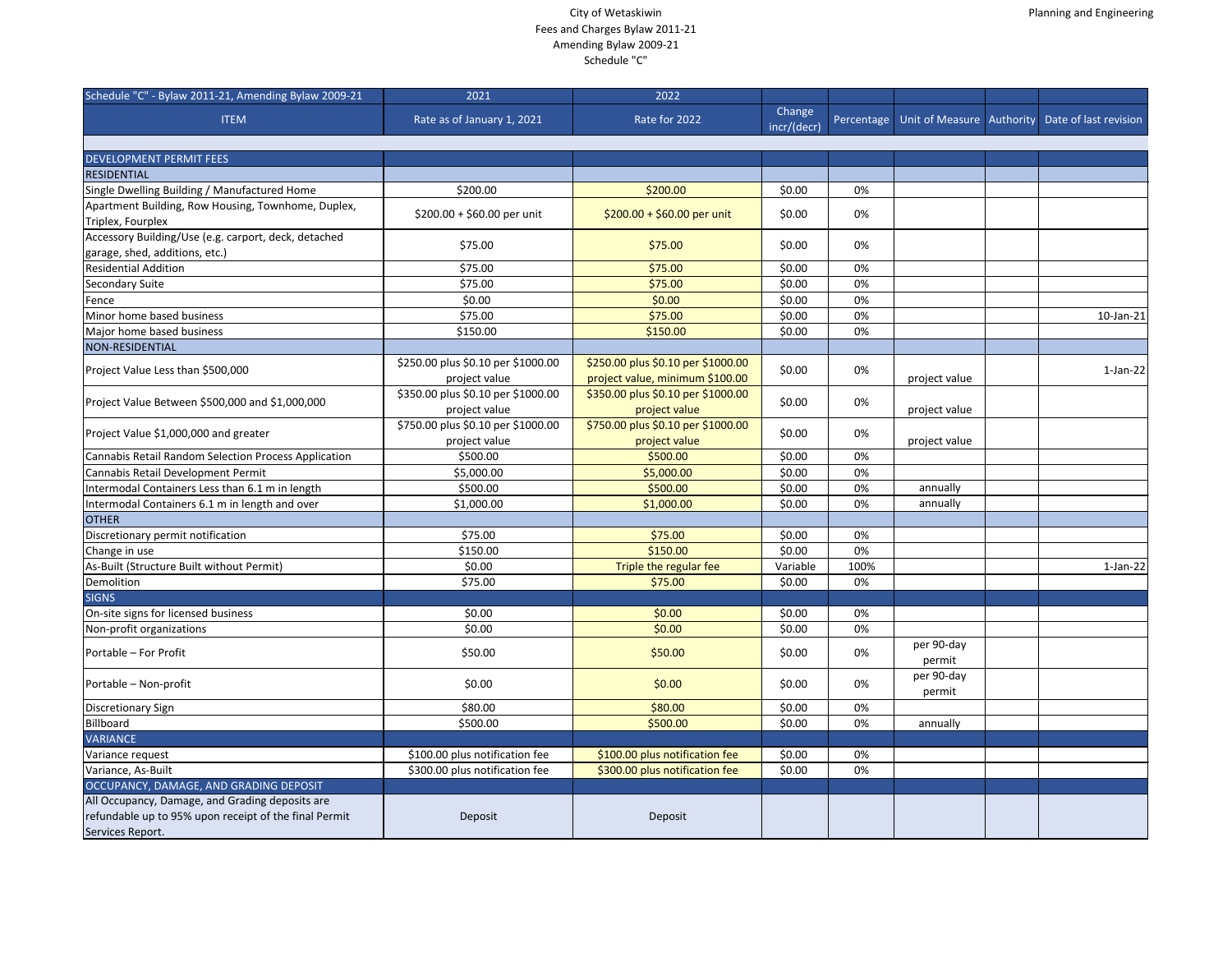| Schedule "C" - Bylaw 2011-21, Amending Bylaw 2009-21         | 2021                              | 2022                                         |                       |            |          |                                                 |
|--------------------------------------------------------------|-----------------------------------|----------------------------------------------|-----------------------|------------|----------|-------------------------------------------------|
| <b>ITEM</b>                                                  | Rate as of January 1, 2021        | Rate for 2022                                | Change<br>incr/(decr) | Percentage |          | Unit of Measure Authority Date of last revision |
|                                                              |                                   |                                              |                       |            |          |                                                 |
| Detached garages, home additions or renovations,             |                                   |                                              |                       |            |          |                                                 |
| basement development, secondary suites, or similar           | \$250.00                          | \$250.00                                     | \$0.00                | 0%         |          |                                                 |
| residential developments                                     |                                   |                                              |                       |            |          |                                                 |
| Single Building Dwelling, Duplex, Triplex, Fourplex          | \$2,500.00                        | \$2,500.00                                   | \$0.00                | 0%         |          |                                                 |
| Multi-family Dwelling with more than four units              | \$3,500.00                        | \$3,500.00                                   | \$0.00                | 0%         |          |                                                 |
| NON-RESIDENTIAL NEW BUILDING, ADDITION, AND RENOVATIONS      |                                   |                                              |                       |            |          |                                                 |
| <b>Project Value</b>                                         | Deposit                           | Deposit                                      |                       |            |          |                                                 |
| Less Than \$25,000                                           | \$250.00                          | \$250.00                                     | \$0.00                | 0%         |          |                                                 |
| Between \$25,000 and \$1,000,000                             | \$2,500.00                        | \$2,500.00                                   | \$0.00                | 0%         |          |                                                 |
| \$1,000,000 and Greater                                      | \$10,000.00                       | \$10,000.00                                  | \$0.00                | 0%         |          |                                                 |
| <b>SUBDIVISION FEES</b>                                      |                                   |                                              |                       |            |          |                                                 |
| <b>Subdivision Application</b>                               | \$500.00 plus \$125.00 per lot    | \$500.00 plus \$125.00 per lot               | \$0.00                | 0%         | per lot  |                                                 |
| <b>Time Extension</b>                                        | \$500.00                          | \$500.00                                     | \$0.00                | 0%         |          |                                                 |
| Endorsement (reserve and public utility lots exempt)         | \$150.00 per lot                  | \$150.00 per lot                             | \$0.00                | 0%         | per lot  |                                                 |
| Condominium Unit Conversions                                 | \$40.00 per lot                   | \$40.00 per lot                              | \$0.00                | 0%         | per lot  |                                                 |
| STATUTORY PLAN AND BYLAW APPLICATIONS AND AMENDMENTS         |                                   |                                              |                       |            |          |                                                 |
| Area Structure Plan Application                              | \$2,400.00                        | \$2,400.00                                   | \$0.00                | 0%         |          |                                                 |
| Statutory Plan Amendment (Area Structure Plan or             |                                   |                                              |                       |            |          |                                                 |
| Municipal Development Plan)                                  | \$1,650.00                        | \$1,650.00                                   | \$0.00                | 0%         |          |                                                 |
| Land Use Bylaw Amendment                                     | \$1,650.00                        | \$1,650.00                                   | \$0.00                | 0%         |          |                                                 |
| <b>REGISTERED INSTRUMENTS</b>                                |                                   |                                              |                       |            |          |                                                 |
| Development Agreement - Single-Stage                         | \$1,000                           | \$1,000                                      | \$0.00                | 0%         |          |                                                 |
| Development Agreement - Multi-Stage                          | \$2,000                           | \$2,000                                      | \$0.00                | 0%         |          |                                                 |
| Development Agreement - Infill                               | \$800                             | \$800                                        | \$0.00                | 0%         |          |                                                 |
|                                                              | \$200, plus any required legal or | \$200, plus any required legal or            |                       |            |          |                                                 |
| <b>Encroachment Agreement</b>                                | registration fees                 | registration fees                            | \$0.00                | 0%         |          |                                                 |
| <b>COMPLIANCE CERTIFICATES</b>                               |                                   |                                              |                       |            |          |                                                 |
| Residential                                                  | \$100                             | \$100                                        | \$0.00                | 0%         |          |                                                 |
| Residential - Rush                                           | \$200                             | \$200                                        | \$0.00                | 0%         |          |                                                 |
| Non-Residential                                              | \$200                             | \$200                                        | \$0.00                | 0%         |          |                                                 |
| Non-residential - Rush                                       | \$400                             | \$400                                        | \$0.00                | 0%         |          |                                                 |
| <b>INFORMATION SEARCH FEES</b>                               |                                   |                                              |                       |            |          |                                                 |
| Phase 1 ESA Search Fees                                      | N/A                               | \$100.00 per hour to the nearest 1/4<br>hour | Variable              | Variable   | per hour | $1$ -Jan-22                                     |
| SUBDIVISION AND DEVELOPMENT APPEAL BOARD                     |                                   |                                              |                       |            |          |                                                 |
| Development Permit Appeal                                    | \$160.00                          | \$160.00                                     | \$0.00                | 0%         |          |                                                 |
| Subdivision Appeal                                           | \$160.00                          | \$160.00                                     | \$0.00                | 0%         |          |                                                 |
| <b>ENGINEERING FEES</b>                                      |                                   |                                              |                       |            |          |                                                 |
| <b>Engineering Plan Review</b>                               | \$50.00                           | \$50.00                                      | \$0.00                | 0%         |          |                                                 |
| <b>Construction Completion Certificate Inspection</b>        | \$500.00                          | \$500.00                                     | \$0.00                | 0%         |          |                                                 |
| Final Acceptance Certificate Inspection                      | \$500.00                          | \$500.00                                     | \$0.00                | 0%         |          |                                                 |
| Access to City Property Permit                               | \$0.00                            | \$0.00                                       | \$0.00                | 0%         |          |                                                 |
| Road Closure Assistance (includes signage and barricades and | \$250.00                          | \$250.00                                     | \$0.00                | 0%         |          |                                                 |
| TRAVIS fee (overweight/over-dimensional loads)               | \$15.00                           | \$15.00                                      | \$0.00                | 0%         |          |                                                 |
| <b>BUILDING PERMIT FEES</b>                                  |                                   |                                              |                       |            |          |                                                 |
|                                                              |                                   |                                              |                       |            |          |                                                 |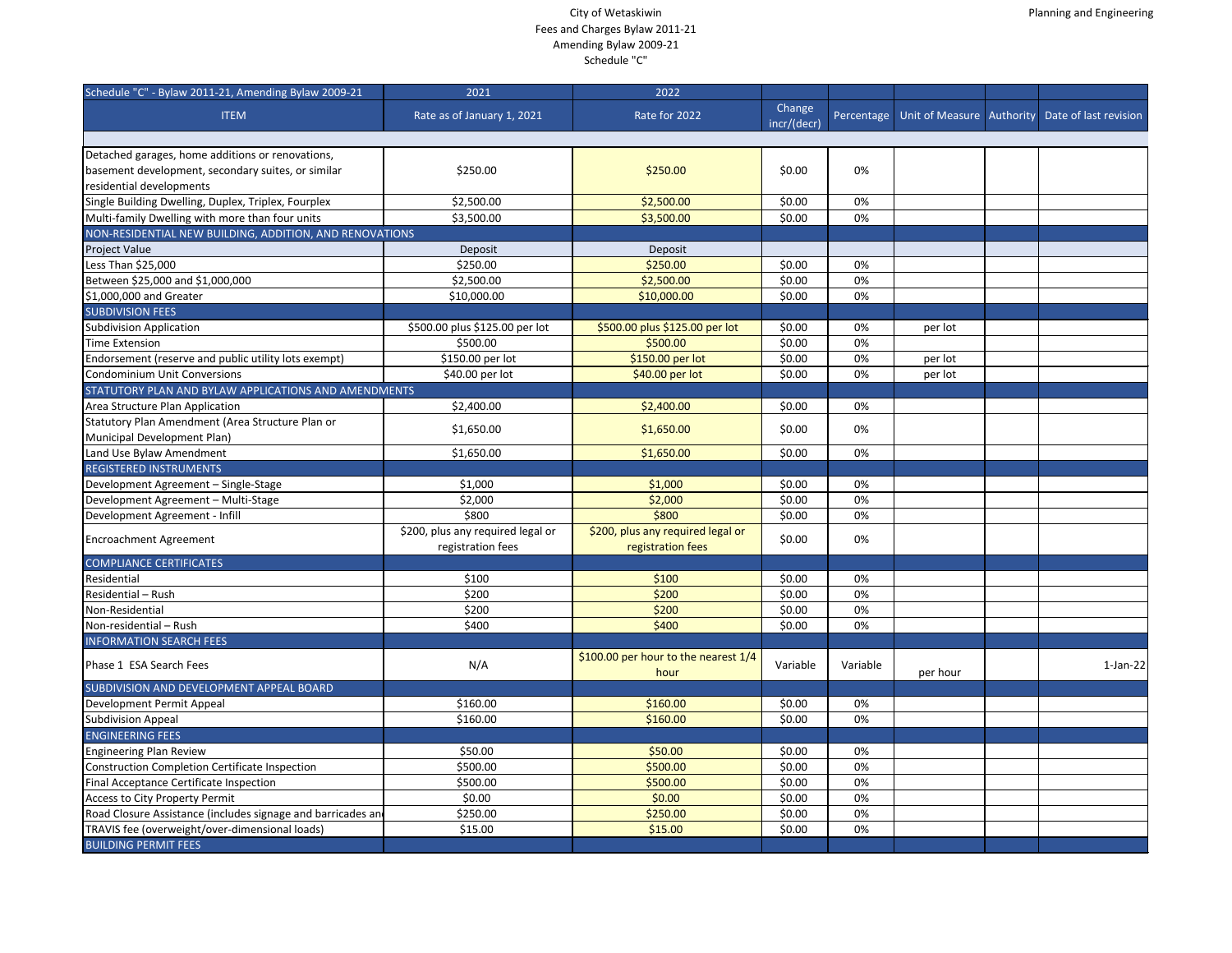| Schedule "C" - Bylaw 2011-21, Amending Bylaw 2009-21                                                                         | 2021                                                               | 2022                                                                                               |                       |            |                                        |                       |
|------------------------------------------------------------------------------------------------------------------------------|--------------------------------------------------------------------|----------------------------------------------------------------------------------------------------|-----------------------|------------|----------------------------------------|-----------------------|
| <b>ITEM</b>                                                                                                                  | Rate as of January 1, 2021                                         | Rate for 2022                                                                                      | Change<br>incr/(decr) | Percentage | Unit of Measure Authority              | Date of last revision |
|                                                                                                                              |                                                                    |                                                                                                    |                       |            |                                        |                       |
| Safety codes Council fee (applies to all safety codes permits)                                                               | 4% of final permit fee, \$4.50<br>minimum to a maximum of \$560.00 | 4% of final permit fee, \$4.50<br>minimum to a maximum of \$560.00                                 | \$0.00                | 0%         |                                        |                       |
| <b>RESIDENTIAL</b>                                                                                                           |                                                                    |                                                                                                    |                       |            |                                        |                       |
| Minimum Fee                                                                                                                  | \$100.00                                                           | \$100.00                                                                                           | \$0.00                | 0%         |                                        |                       |
| <b>Ground Floor</b>                                                                                                          | \$0.50                                                             | \$0.50                                                                                             | \$0.00                | 0%         | per square foot                        |                       |
| <b>Additional Floors</b>                                                                                                     | \$0.50                                                             | \$0.50                                                                                             | \$0.00                | 0%         | per square foot                        |                       |
| <b>Attached Garage</b>                                                                                                       | \$0.50                                                             | \$0.50                                                                                             | \$0.00                | 0%         | per square foot                        |                       |
| Basement                                                                                                                     | \$0.20                                                             | \$0.20                                                                                             | \$0.00                | 0%         | per square foot                        |                       |
| Manufactured home                                                                                                            | \$150.00                                                           | \$150.00                                                                                           | \$0.00                | 0%         |                                        |                       |
| Additions, Solariums                                                                                                         | \$0.80                                                             | \$0.80                                                                                             | \$0.00                | 0%         | per square foot                        |                       |
| Detached Garage                                                                                                              | \$100.00                                                           | \$100.00                                                                                           | \$0.00                | 0%         |                                        |                       |
| Renovations over \$5000.00 value                                                                                             | \$100.00                                                           | \$100.00                                                                                           | \$0.00                | 0%         |                                        |                       |
| <b>Decks</b>                                                                                                                 | \$75.00                                                            | \$75.00                                                                                            | \$0.00                | 0%         |                                        |                       |
| Fireplace                                                                                                                    | \$75.00                                                            | \$75.00                                                                                            | \$0.00                | 0%         |                                        |                       |
| Demolition                                                                                                                   | \$100.00                                                           | \$100.00                                                                                           | \$0.00                | 0%         |                                        |                       |
| <b>Heating Upgrade</b>                                                                                                       | \$75.00                                                            | \$75.00                                                                                            | \$0.00                | 0%         |                                        |                       |
| Minimum fee - all other types not listed                                                                                     | \$100.00                                                           | \$100.00                                                                                           | \$0.00                | 0%         |                                        |                       |
| <b>NON-RESIDENTIAL</b>                                                                                                       |                                                                    |                                                                                                    |                       |            |                                        |                       |
| Commercial, industrial, institutional, assembly, sprinkler,<br>Commercial kitchen equipment, heating upgrades,<br>apartments | \$6.50 per \$1000.00 Construction<br>Value                         | \$6.50 per \$1000.00 Construction<br>Value, minimum \$100.00                                       | \$0.00                | 0%         | per \$1000.00<br>construction<br>value | $1-Jan-22$            |
| Change in Use                                                                                                                | \$100.00                                                           | \$100.00                                                                                           | \$0.00                | 0%         |                                        |                       |
| PLUMBING SAFETY CODES FEES                                                                                                   |                                                                    |                                                                                                    |                       |            |                                        |                       |
| Up to 2 fixtures                                                                                                             | Contractor Rate: \$90.00                                           | Contractor Rate: \$90.00                                                                           | \$0.00                | 0%         |                                        |                       |
|                                                                                                                              | Homeowners Rate: \$125.00                                          | Homeowners Rate: \$125.00                                                                          | \$0.00                | 0%         |                                        |                       |
| more than 2 fixtures                                                                                                         | \$5.00                                                             | \$5.00                                                                                             | \$0.00                | 0%         | per fixture<br>Additional              |                       |
| <b>GAS SAFETY CODES FEES</b>                                                                                                 |                                                                    |                                                                                                    |                       |            |                                        |                       |
| Residential                                                                                                                  |                                                                    |                                                                                                    |                       |            |                                        |                       |
| Up to 2 outlets                                                                                                              | Contractor Rate: \$90.00                                           | Contractor Rate: \$90.00                                                                           | \$0.00                | 0%         |                                        |                       |
|                                                                                                                              | Homeowners Rate: \$125.00                                          | Homeowners Rate: \$125.00                                                                          | \$0.00                | 0%         |                                        |                       |
| More than 2 outlets                                                                                                          | \$10.00                                                            | \$10.00                                                                                            | \$0.00                | 0%         | per outlet                             |                       |
| Commercial/Industrial                                                                                                        |                                                                    |                                                                                                    |                       |            |                                        |                       |
| $ 0 - 400,000$ BTUs                                                                                                          | \$100.00                                                           | \$100.00                                                                                           | \$0.00                | 0%         |                                        |                       |
| 400,001 - 700,000 BTUs                                                                                                       | \$150.00                                                           | \$150.00                                                                                           | \$0.00                | 0%         |                                        |                       |
| 700,001 - 1,000,000 BTUs                                                                                                     | \$200.00                                                           | \$200.00                                                                                           | \$0.00                | 0%         |                                        |                       |
| Over 1,000,000 BTUs                                                                                                          | \$5.00 for each additional 100,000<br><b>BTUs</b>                  | \$5.00 for each additional 100,000<br><b>BTUs</b>                                                  | \$0.00                | 0%         | for each<br>additional<br>100,000 BTUs |                       |
| <b>ELECTRICAL SAFETY CODES FEES</b>                                                                                          |                                                                    |                                                                                                    |                       |            |                                        |                       |
| <b>Contractor Rates</b>                                                                                                      |                                                                    |                                                                                                    |                       |            |                                        |                       |
| Up to \$2000.00 installation cost                                                                                            | \$90.00                                                            | \$90.00                                                                                            | \$0.00                | 0%         |                                        |                       |
| Installation Cost over \$2000.00 up to \$1,000,000.00                                                                        | installation cost                                                  | \$10.00 per each additional \$1,000.00 \$20.00 per each additional \$1,000.00<br>installation cost | \$10.00               | 100%       |                                        | $1$ -Jan-22           |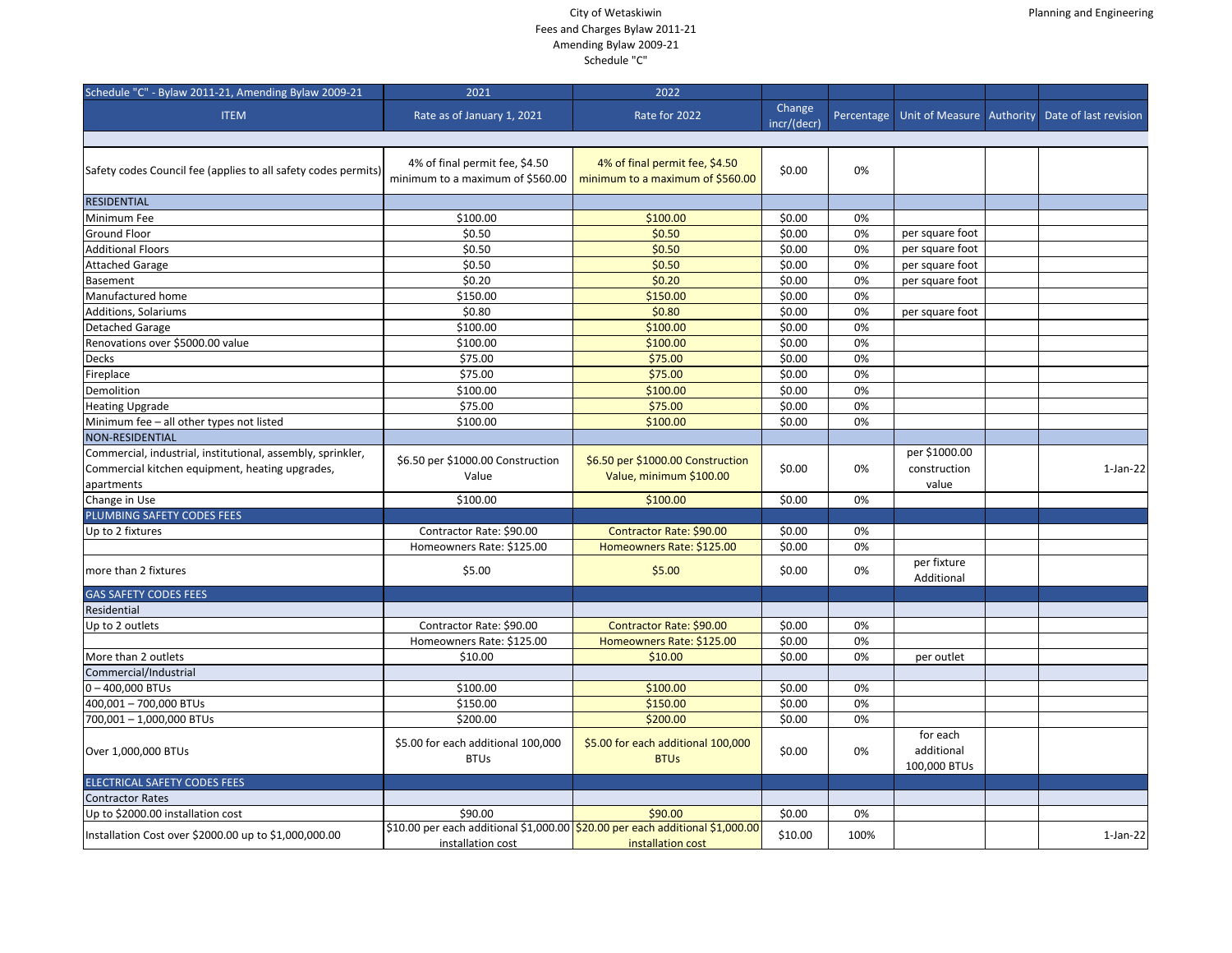| Schedule "C" - Bylaw 2011-21, Amending Bylaw 2009-21 | 2021                                                           | 2022                                                                                             |                       |    |                                                    |                                                                  |
|------------------------------------------------------|----------------------------------------------------------------|--------------------------------------------------------------------------------------------------|-----------------------|----|----------------------------------------------------|------------------------------------------------------------------|
| <b>ITEM</b>                                          | Rate as of January 1, 2021                                     | Rate for 2022                                                                                    | Change<br>incr/(decr) |    |                                                    | Percentage   Unit of Measure   Authority   Date of last revision |
|                                                      |                                                                |                                                                                                  |                       |    |                                                    |                                                                  |
| Installation cost over \$1,000,0000.00               | \$250.00 per each additional<br>\$100,000.00 installation cost | \$250.00 per each additional<br>\$100,000.00 installation cost                                   | \$0.00                | 0% |                                                    |                                                                  |
| Homeowner Rates - New Residential Building           |                                                                |                                                                                                  |                       |    |                                                    |                                                                  |
| $ 0 - 1,000$ square feet                             | \$150.00                                                       | \$150.00                                                                                         | \$0.00                | 0% |                                                    |                                                                  |
| Over 1,000 square feet                               | \$25.00 per each additional 500<br>square feet                 | \$25.00 per each additional 500<br>square feet                                                   | \$0.00                | 0% | per each<br>additional \$500<br>square feet        |                                                                  |
| Homeowner Rates - Renovation/Addition                |                                                                |                                                                                                  |                       |    |                                                    |                                                                  |
| Up to \$2000.00 Installation Cost                    | \$115                                                          | \$115                                                                                            | \$0.00                | 0% |                                                    |                                                                  |
| Over \$2000.00 Installation Cost                     | installation cost                                              | \$15.00 per each additional \$1000.00 \$15.00 per each additional \$1000.00<br>installation cost | \$0.00                | 0% | per each<br>additional \$1000<br>installation cost |                                                                  |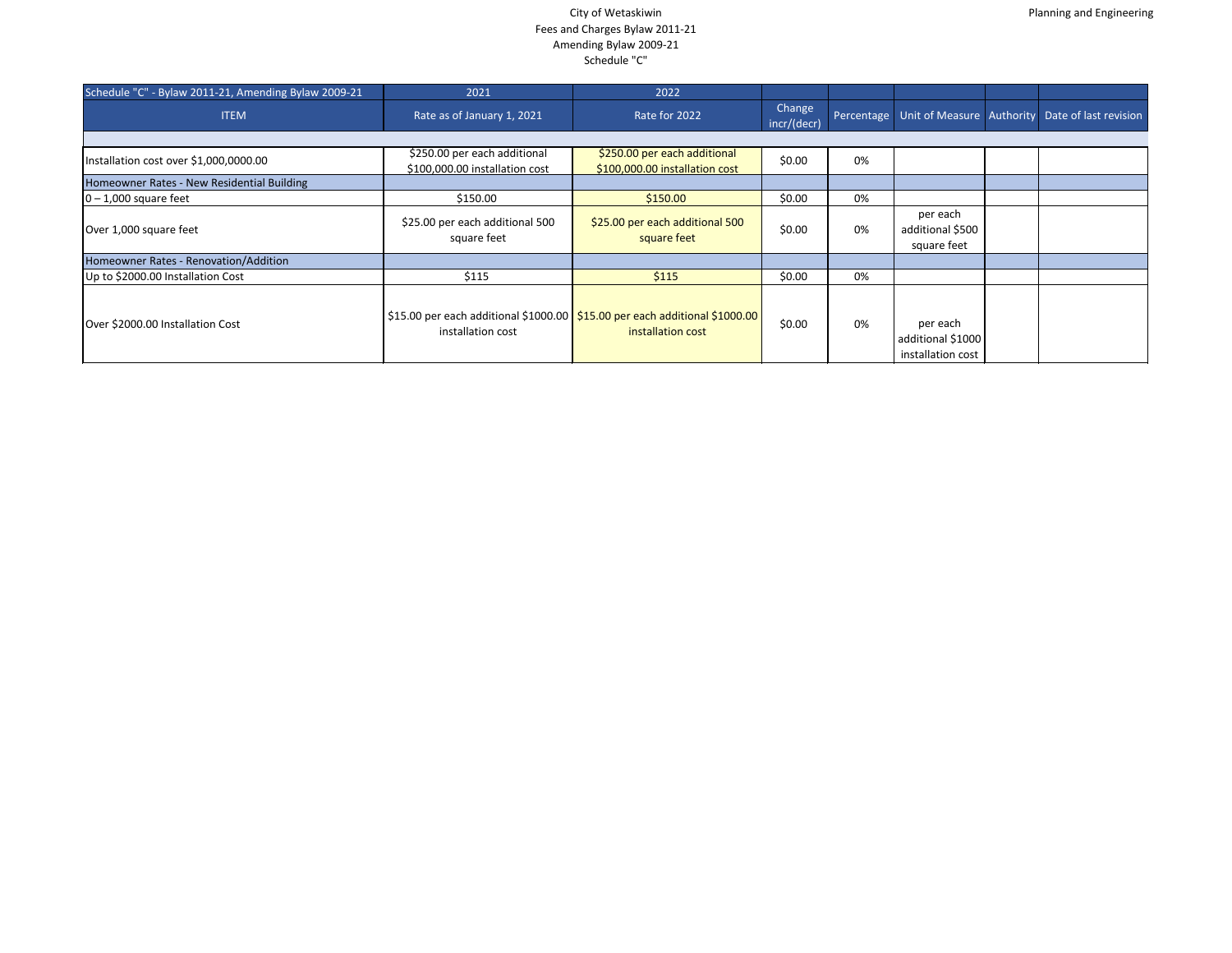# City of Wetaskiwin Fees and Charges Bylaw 2002-22 - Schedule "D"

### Waste and Recycling

| Schedule "D" - Bylaw 2002-22                    | 2021                       | 2022                       |                       |    |                       |                                                                  |
|-------------------------------------------------|----------------------------|----------------------------|-----------------------|----|-----------------------|------------------------------------------------------------------|
| <b>ITEM</b>                                     | Rate as of January 1, 2021 | Rate for 2022              | Change<br>incr/(decr) |    |                       | Percentage   Unit of Measure   Authority   Date of last revision |
| Subscription Program and Receptacle Fee's       |                            |                            |                       |    |                       |                                                                  |
| 121 Litre Cart                                  | \$19.41                    | \$19.41                    | \$0.00                | 0% | per cart per<br>month | 27-Sep-21                                                        |
| 242 Litre Cart                                  | \$38.82                    | \$38.82                    | \$0.00                | 0% | per cart per<br>month | 27-Sep-21                                                        |
| 363 Litre Cart                                  | \$58.22                    | \$58.22                    | \$0.00                | 0% | per cart per<br>month | 27-Sep-21                                                        |
| City of Wetaskiwin Sanitary Landfill User Fee's |                            |                            |                       |    |                       |                                                                  |
| Tipping Fee (Per Tonne)                         | \$108.42                   | \$108.42                   | \$0.00                | 0% |                       |                                                                  |
| Tipping Fee Minimum (100kg)                     | \$11.43                    | \$11.43                    | \$0.00                | 0% |                       |                                                                  |
| <b>Standby Callouts</b>                         | \$114.18                   | \$114.18                   | \$0.00                | 0% |                       |                                                                  |
| Concrete/Asphalt (Per Tonne)                    | \$28.57                    | \$28.57                    | \$0.00                | 0% |                       |                                                                  |
| Compost (Leaf/Yard Waste City Residents Only)   | \$0.00                     | \$0.00                     | \$0.00                | 0% |                       |                                                                  |
| Clean Wood Waste City Residents (Tree's Free)   | \$108.42                   | \$108.42                   | \$0.00                | 0% |                       |                                                                  |
| Clean Wood Waste Commercial (Minimum 100kg)     | \$108.42                   | \$108.42                   | \$0.00                | 0% |                       |                                                                  |
| Commercial Solid Waste (Local Only)             | \$108.42                   | \$108.42                   | \$0.00                | 0% |                       |                                                                  |
| Non-Resident Tipping Fee (Per Tonne)            | \$119.90                   | \$119.90                   | \$0.00                | 0% |                       |                                                                  |
| Non-Resident Tipping Fee (Minimum Load Fee)     | \$28.57                    | \$28.57                    | \$0.00                | 0% |                       |                                                                  |
| <b>Untagged Appliances</b>                      | \$17.14 (Plus Tipping Fee) | \$17.14 (plus tipping fee) | \$0.00                | 0% |                       |                                                                  |
| <b>Tagged Appliances</b>                        | <b>Tipping Fee</b>         | <b>Tipping Fee</b>         | \$0.00                | 0% |                       |                                                                  |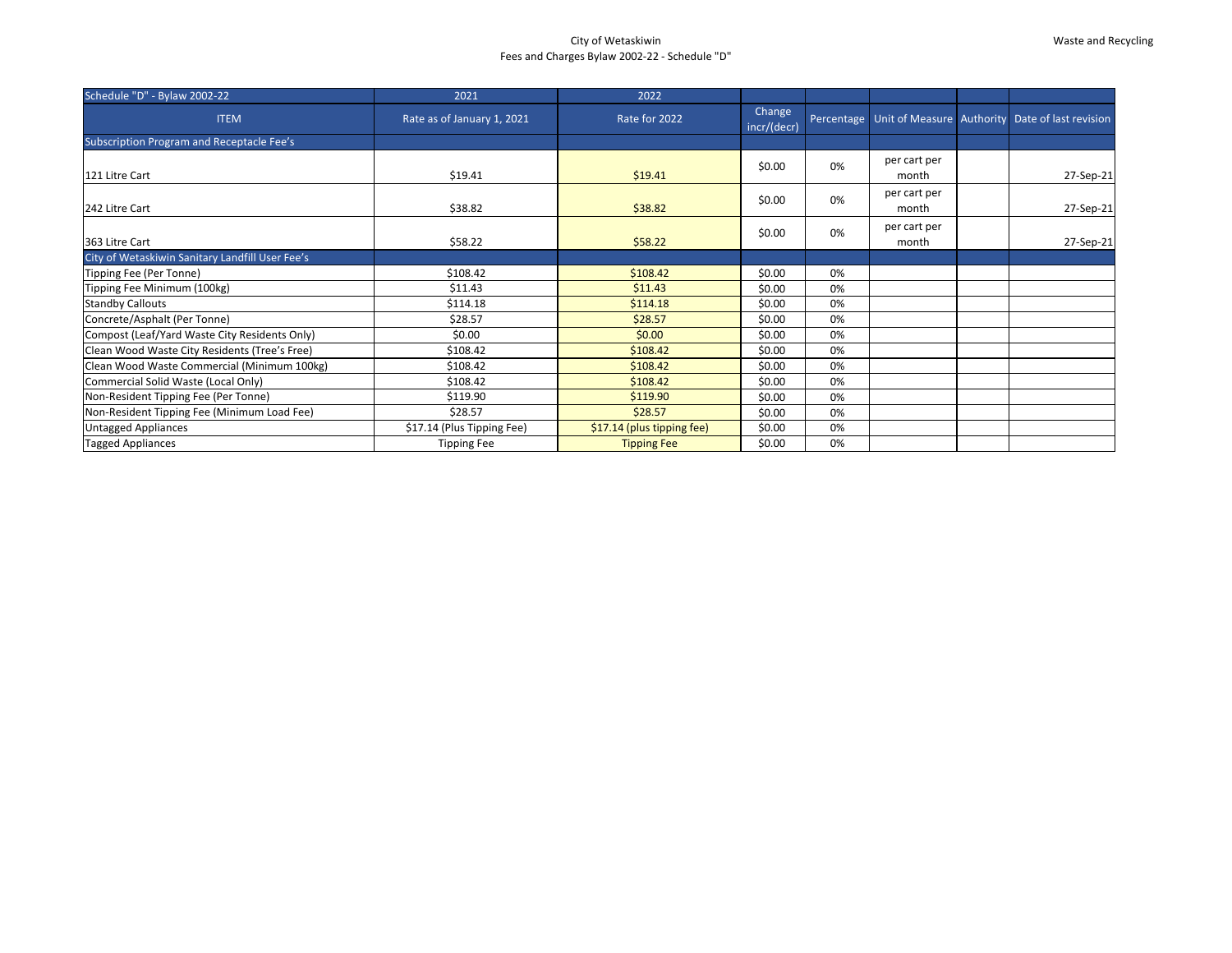# City of Wetaskiwin Fees and Charges Bylaw 2002-22 - Schedule "E"

#### Water

| Schedule "E" - Bylaw 2002-22                                                                                                                                                                                                                                                                                  | 2021                       | 2022             |                       |            |                 |                                                 |
|---------------------------------------------------------------------------------------------------------------------------------------------------------------------------------------------------------------------------------------------------------------------------------------------------------------|----------------------------|------------------|-----------------------|------------|-----------------|-------------------------------------------------|
| <b>ITEM</b>                                                                                                                                                                                                                                                                                                   | Rate as of January 1, 2021 | Rate for 2022    | Change<br>incr/(decr) | Percentage |                 | Unit of Measure Authority Date of last revision |
|                                                                                                                                                                                                                                                                                                               |                            |                  |                       |            |                 |                                                 |
| <b>MONTHLY FEE</b>                                                                                                                                                                                                                                                                                            |                            |                  |                       |            |                 |                                                 |
| Meter Size <19 mm or <3/4"                                                                                                                                                                                                                                                                                    | \$21.96                    | \$29.68          | \$7.72                | 35%        | monthly         | $1-Jan-22$                                      |
| Meter Size 34"                                                                                                                                                                                                                                                                                                | \$27.93                    | \$37.74          | \$9.81                | 35%        | monthly         | $1-Jan-22$                                      |
| Meter Size 1"                                                                                                                                                                                                                                                                                                 | \$33.63                    | \$45.45          | \$11.82               | 35%        | monthly         | $1-Jan-22$                                      |
| Meter Size 1 1/2"                                                                                                                                                                                                                                                                                             | \$62.81                    | \$84.88          | \$22.07               | 35%        | monthly         | $1-Jan-22$                                      |
| Meter Size 2"                                                                                                                                                                                                                                                                                                 | \$76.57                    | \$103.47         | \$26.90               | 35%        | monthly         | $1-Jan-22$                                      |
| Meter Size 3"                                                                                                                                                                                                                                                                                                 | \$92.05                    | \$124.39         | \$32.34               | 35%        | monthly         | $1-Jan-22$                                      |
| Meter Size 4"                                                                                                                                                                                                                                                                                                 | \$120.35                   | \$162.63         | \$42.28               | 35%        | monthly         | $1-Jan-22$                                      |
| Meter Size 6"                                                                                                                                                                                                                                                                                                 | \$264.29                   | \$357.15         | \$92.86               | 35%        | monthly         | $1-Jan-22$                                      |
| <b>Water Consumption Charge</b>                                                                                                                                                                                                                                                                               | \$2.57                     | \$2.57           | \$0.00                | 0%         | per cubit meter |                                                 |
| Bulk Water (see note below)                                                                                                                                                                                                                                                                                   | \$6.00                     | \$6.00           | \$0.00                | 0%         | per cubit meter |                                                 |
| Private Hydrant Service / Inspections                                                                                                                                                                                                                                                                         | \$25.58                    | \$25.58          | \$0.00                | 0%         | per month       |                                                 |
| <b>CONNECTION FEES</b>                                                                                                                                                                                                                                                                                        |                            |                  |                       |            |                 |                                                 |
| Meter Size <19mm or <3/4"                                                                                                                                                                                                                                                                                     | \$354.33                   | \$354.33         | \$0.00                | 0%         |                 |                                                 |
| Meter Size 34"                                                                                                                                                                                                                                                                                                | \$390.35                   | \$390.35         | \$0.00                | 0%         |                 |                                                 |
| Meter Size 1"                                                                                                                                                                                                                                                                                                 | \$503.20                   | \$503.20         | \$0.00                | 0%         |                 |                                                 |
| Meter Size 1 1/2"                                                                                                                                                                                                                                                                                             | \$848.67                   | \$848.67         | \$0.00                | 0%         |                 |                                                 |
| Meter Size 2"                                                                                                                                                                                                                                                                                                 | \$1,088.03                 | \$1,088.03       | \$0.00                | 0%         |                 |                                                 |
| Meter Size 3"                                                                                                                                                                                                                                                                                                 | \$2,772.64                 | \$2,772.64       | \$0.00                | 0%         |                 |                                                 |
| Meter Size 4"                                                                                                                                                                                                                                                                                                 | \$2,905.23                 | \$2,905.23       | \$0.00                | 0%         |                 |                                                 |
| Meter Size 6"                                                                                                                                                                                                                                                                                                 | \$3,311.67                 | \$3,311.67       | \$0.00                | 0%         |                 |                                                 |
| Curb Stop Shut off Owners Request for Pipe 2" Or Less                                                                                                                                                                                                                                                         | \$28.60                    | \$28.60          | \$0.00                | 0%         |                 |                                                 |
| Curb Stop Shut off Owners Request for Pipe Over 2"                                                                                                                                                                                                                                                            | \$57.10                    | \$57.10          | \$0.00                | 0%         |                 |                                                 |
| New Connection to City Owned Water Main 2" or Less                                                                                                                                                                                                                                                            | \$169.54                   | \$169.54         | \$0.00                | 0%         |                 |                                                 |
| New Connection to City Owned Water Main Over 2"                                                                                                                                                                                                                                                               | \$285.65                   | \$285.65         | \$0.00                | 0%         |                 |                                                 |
| Reconnection Fee if Account Disconnected                                                                                                                                                                                                                                                                      | \$91.34                    | \$91.34          | \$0.00                | 0%         |                 |                                                 |
| Administration Fee for Account Tagged for Disconnection                                                                                                                                                                                                                                                       | \$28.55                    | \$28.55          | \$0.00                | 0%         |                 |                                                 |
| After Hours Call Out Rate                                                                                                                                                                                                                                                                                     | \$300.00                   | \$300.00         | \$0.00                | 0%         | per hour        |                                                 |
| <b>Security Deposit</b>                                                                                                                                                                                                                                                                                       | \$300.00                   | \$300.00         | \$0.00                | 0%         |                 |                                                 |
| <b>Temporary Water Connection for Construction</b>                                                                                                                                                                                                                                                            | \$150.00 Deposit           | \$150.00 Deposit | \$0.00                | 0%         |                 |                                                 |
| A penalty charge of three per cent (3%) per month shall be charged to all water usage accounts, not paid by the date specified on the bill, on the amount remaining unpaid after twenty-one days from the mailing<br>of a bill and such interest charges shall be added to and form part of the rates levied. |                            |                  |                       |            |                 |                                                 |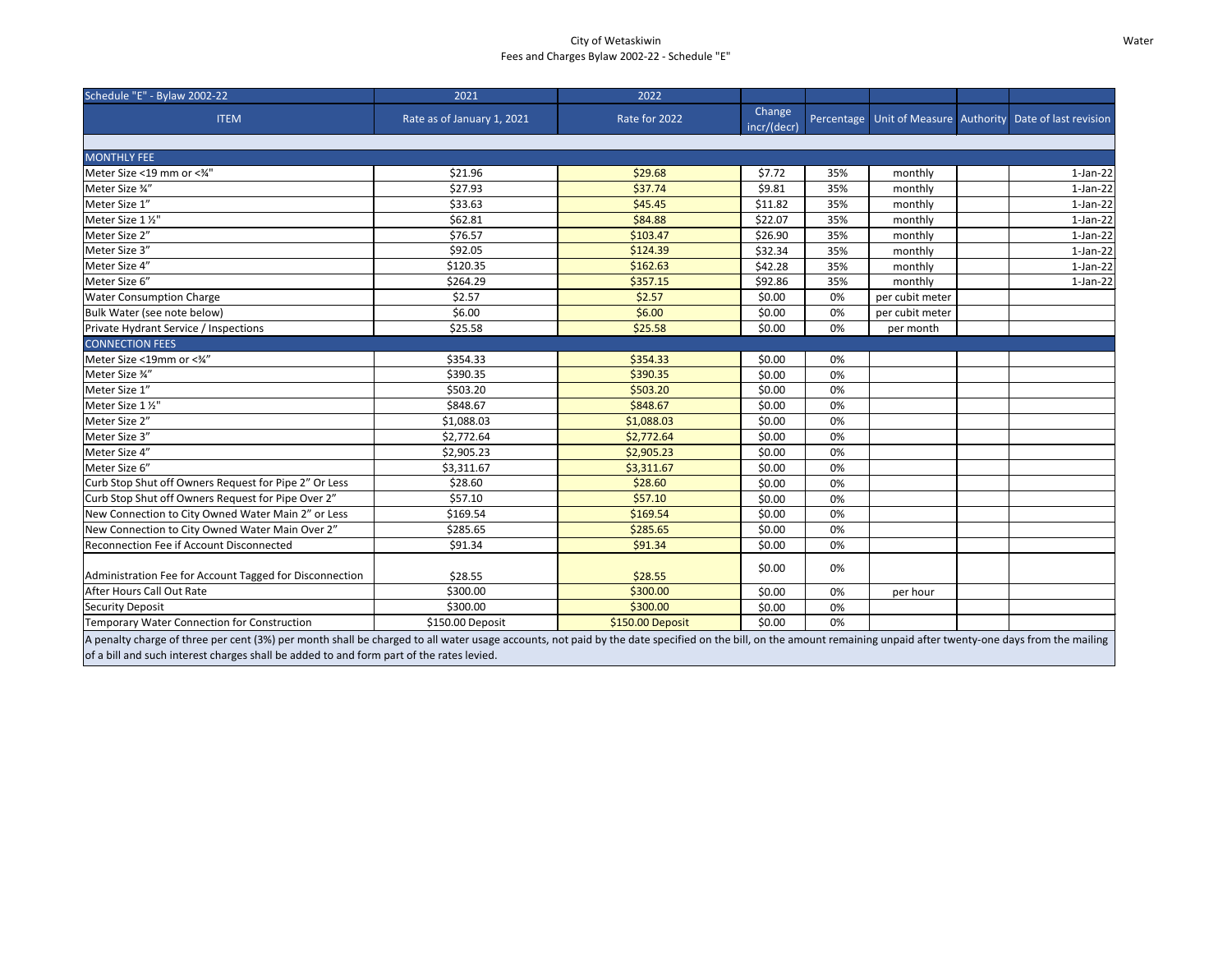#### City of Wetaskiwin Fees and Charges Bylaw 2002-22 - Schedule "F"

#### Wastewater

| Schedule "F" - Bylaw 2002-22                                                                                                                                                                                                                                                                                                                                                                                                               | 2021                       | 2022          |                              |     |                          |  |                                                            |  |
|--------------------------------------------------------------------------------------------------------------------------------------------------------------------------------------------------------------------------------------------------------------------------------------------------------------------------------------------------------------------------------------------------------------------------------------------|----------------------------|---------------|------------------------------|-----|--------------------------|--|------------------------------------------------------------|--|
| <b>ITEM</b>                                                                                                                                                                                                                                                                                                                                                                                                                                | Rate as of January 1, 2021 | Rate for 2022 | <b>Change</b><br>incr/(decr) |     |                          |  | Percentage Unit of Measure Authority Date of last revision |  |
| Residential Consumption / m3 of Water Consumption                                                                                                                                                                                                                                                                                                                                                                                          | \$1.03                     | \$1.03        | \$0.00                       | 0%  | per m3                   |  |                                                            |  |
| Industrial, Commercial, Institutional / m3 of Water<br>Consumption                                                                                                                                                                                                                                                                                                                                                                         | \$1.29                     | \$1.29        | \$0.00                       | 0%  | per m3                   |  |                                                            |  |
| Flat Fee Charges - Residential/Unit                                                                                                                                                                                                                                                                                                                                                                                                        | \$22.23                    | \$27.44       | \$5.21                       | 23% | monthly                  |  | $1-Jan-22$                                                 |  |
| Flat Fee Charges - Industrial, Commercial, Institutional                                                                                                                                                                                                                                                                                                                                                                                   | \$40.35                    | \$49.82       | \$9.47                       | 23% | monthly                  |  | $1-Jan-22$                                                 |  |
| Flat Fee Charges - Properties not connected to Water<br>System                                                                                                                                                                                                                                                                                                                                                                             | \$88.91                    | \$109.76      | \$20.85                      | 23% | monthly                  |  | $1-Jan-22$                                                 |  |
| Capital Flat Fee - All Properties                                                                                                                                                                                                                                                                                                                                                                                                          | \$10.00                    | \$10.00       | \$0.00                       | 0%  | monthly                  |  |                                                            |  |
| <b>Service Calls</b>                                                                                                                                                                                                                                                                                                                                                                                                                       | \$300.00                   | \$300.00      | \$0.00                       | 0%  | per hour                 |  |                                                            |  |
| <b>Account Deposits</b>                                                                                                                                                                                                                                                                                                                                                                                                                    | \$300.00                   | \$300.00      | \$0.00                       | 0%  |                          |  |                                                            |  |
| Liquid Non-Hazardous Waste                                                                                                                                                                                                                                                                                                                                                                                                                 | \$22.20                    | \$22.20       | \$0.00                       | 0%  | per tonne/m3 of<br>water |  |                                                            |  |
| Normal Overstrength Surcharge and Extra Overstrength Surcharge for wastewater discharged with any matter in concentrations exceeding the First and Second Limits as defined in subsections 4 and 5 of the<br>$M$ and $M$ and $M$ and $M$ and $M$ and $M$ and $M$ and $M$ and $M$ and $M$ and $M$ and $M$ and $M$ and $M$ and $M$ and $M$ and $M$ and $M$ and $M$ and $M$ and $M$ and $M$ and $M$ and $M$ and $M$ and $M$ and $M$ and $M$ a |                            |               |                              |     |                          |  |                                                            |  |

Wastewater which contains more than one of the above parameters, the fee will be calculated individually for each parameter. Formula for 2nd limit = (annual consumption) (concentration – limit)(surcharge rate)/1000

A penalty charge of three percent (3%) per month on the total amount remaining unpaid after twenty-one (21) days from the mailing of a bill and such interest charges shall be added to and form part of the rate levied.

Wastewater Bylaw, respectively.

| COMMERCIAL/INDUSTRIAL - SURCHARGED RATES |            |           |           |  |  |  |  |  |  |  |
|------------------------------------------|------------|-----------|-----------|--|--|--|--|--|--|--|
|                                          | 1st Limit  |           | 2nd Limit |  |  |  |  |  |  |  |
|                                          | Normal     | Max Limit | Extra     |  |  |  |  |  |  |  |
|                                          | Surcharge  |           | Surcharge |  |  |  |  |  |  |  |
| BOD >300                                 | 0.5        | 10,000    | >3000     |  |  |  |  |  |  |  |
| TSS > 300                                | 0.2745 kg  | 5,000     | >3000     |  |  |  |  |  |  |  |
| COD > 600                                | $-0.3134$  | 20,000    | $-56000$  |  |  |  |  |  |  |  |
| Oil AND Grease >100                      | $-0.75$    | 500       | $-2400$   |  |  |  |  |  |  |  |
| Phosphorus >10                           | $-12.8519$ | 200       | $-275$    |  |  |  |  |  |  |  |
| <b>TKN &gt;50</b>                        | $-1.9778$  | 500       | $-200$    |  |  |  |  |  |  |  |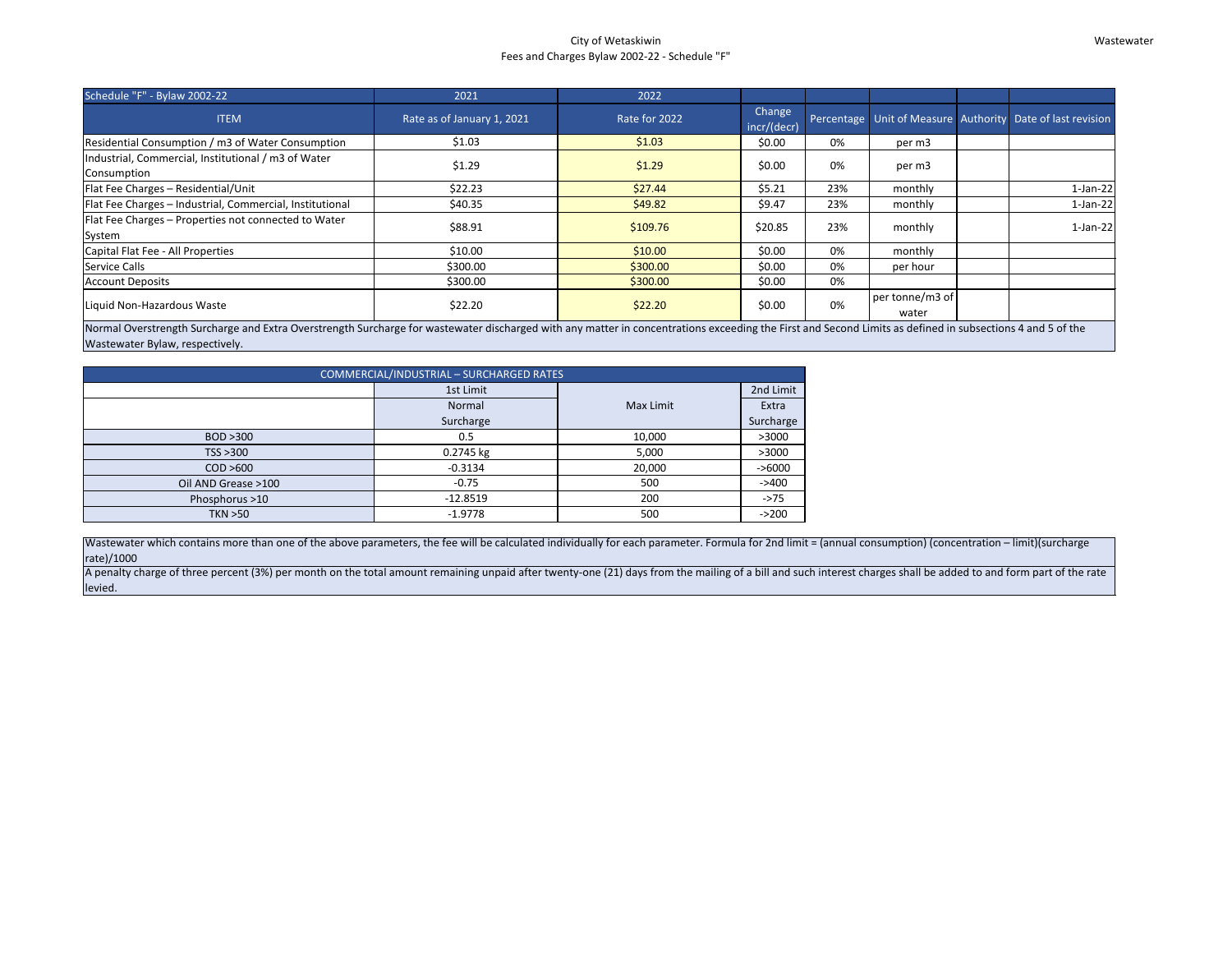# City of Wetaskiwin Fees and Charges Bylaw 2002-22 - Schedule "G"

# Municipal Enforcement

| Schedule "G" - Bylaw 2002-22                                                                                                          | 2021                       | 2022                   |                       |        |  |  |                                                                  |  |
|---------------------------------------------------------------------------------------------------------------------------------------|----------------------------|------------------------|-----------------------|--------|--|--|------------------------------------------------------------------|--|
| <b>ITEM</b>                                                                                                                           | Rate as of January 1, 2021 | Rate for 2022          | Change<br>incr/(decr) |        |  |  | Percentage   Unit of Measure   Authority   Date of last revision |  |
|                                                                                                                                       |                            |                        |                       |        |  |  |                                                                  |  |
| <b>Responsible Pet Ownership</b>                                                                                                      |                            |                        |                       |        |  |  |                                                                  |  |
| Annual animal licence - Altered                                                                                                       | \$25.00                    | \$25.00                | \$0.00                | 0%     |  |  | 27-Sep-21                                                        |  |
| Annual animal licence - Unaltered                                                                                                     | \$40.00                    | \$40.00                | \$0.00                | 0%     |  |  | 27-Sep-21                                                        |  |
| Annual animal licence - Under the age of 6 months                                                                                     | \$10.00                    | \$10.00                | \$0.00                | 0%     |  |  | 27-Sep-21                                                        |  |
| Annual animal licence - Prohibited                                                                                                    | \$75.00                    | \$75.00                | \$0.00                | 0%     |  |  | 27-Sep-21                                                        |  |
| Annual animal licence - Nuisance                                                                                                      | \$50.00                    | \$50.00                | \$0.00                | 0%     |  |  | 27-Sep-21                                                        |  |
| Annual animal licence - Vicious                                                                                                       | \$0.00                     | \$100.00               | \$100.00              | 0%     |  |  | $1$ -Jan-22                                                      |  |
| Unaltered dog licence                                                                                                                 | \$0.00                     | \$0.00                 | \$0.00                | 0%     |  |  | 27-Sep-21                                                        |  |
| Altered dog licence                                                                                                                   | \$0.00                     | \$0.00                 | \$0.00                | 0%     |  |  | 27-Sep-21                                                        |  |
| Unaltered cat licence                                                                                                                 | \$0.00                     | \$0.00                 | \$0.00                | 0%     |  |  | 27-Sep-21                                                        |  |
| Altered cat licence                                                                                                                   | \$0.00                     | \$0.00                 | \$0.00                | 0%     |  |  | 27-Sep-21                                                        |  |
| Prohibited animal license                                                                                                             | \$0.00                     | \$0.00                 | \$0.00                | 0%     |  |  | 27-Sep-21                                                        |  |
| <b>Replacement licence</b>                                                                                                            | \$10.00                    | \$10.00                | \$0.00                | 0%     |  |  |                                                                  |  |
| Service dog licence                                                                                                                   | NO CHARGE                  | <b>NO CHARGE</b>       | \$0.00                | 0%     |  |  |                                                                  |  |
| Over-Limit Permit                                                                                                                     | \$40.00                    | \$40.00                | \$0.00                | 0%     |  |  | 27-Sep-21                                                        |  |
| First impoundment*                                                                                                                    | \$250.00                   | \$25.00                | (\$225.00)            | $-90%$ |  |  | $1$ -Jan-22                                                      |  |
| Second impoundment (within twelve (12) months)*                                                                                       | \$50.00                    | \$50.00                | \$0.00                | 0%     |  |  |                                                                  |  |
| Third impoundment (within twelve (12) months)*                                                                                        | \$100.00                   | \$100.00               | \$0.00                | 0%     |  |  |                                                                  |  |
| Fourth and subsequent impoundments (within twelve (12)<br>months)*                                                                    | \$200.00                   | \$200.00               | \$0.00                | 0%     |  |  |                                                                  |  |
| Care and subsistence each full day of impoundment                                                                                     | \$30.00                    | \$30.00                | \$0.00                | 0%     |  |  |                                                                  |  |
| Veterinary services                                                                                                                   | Amount expended            | Amount expended        | \$0.00                | 0%     |  |  |                                                                  |  |
| Destruction of dog or cat                                                                                                             | Amount expended            | <b>Amount expended</b> | \$0.00                | 0%     |  |  |                                                                  |  |
| * Owners shall pay all fees associated with the impoundment of an animal in addition to the base impound fee and care and subsistence |                            |                        |                       |        |  |  |                                                                  |  |
| <b>Taxi/Ride for Hire</b>                                                                                                             |                            |                        |                       |        |  |  |                                                                  |  |
| Taxi Driver's License - Annual                                                                                                        | \$40.00                    | \$40.00                | \$0.00                | 0%     |  |  |                                                                  |  |
| Taxi Driver's License - Replacement                                                                                                   | \$20.00                    | \$20.00                | \$0.00                | 0%     |  |  |                                                                  |  |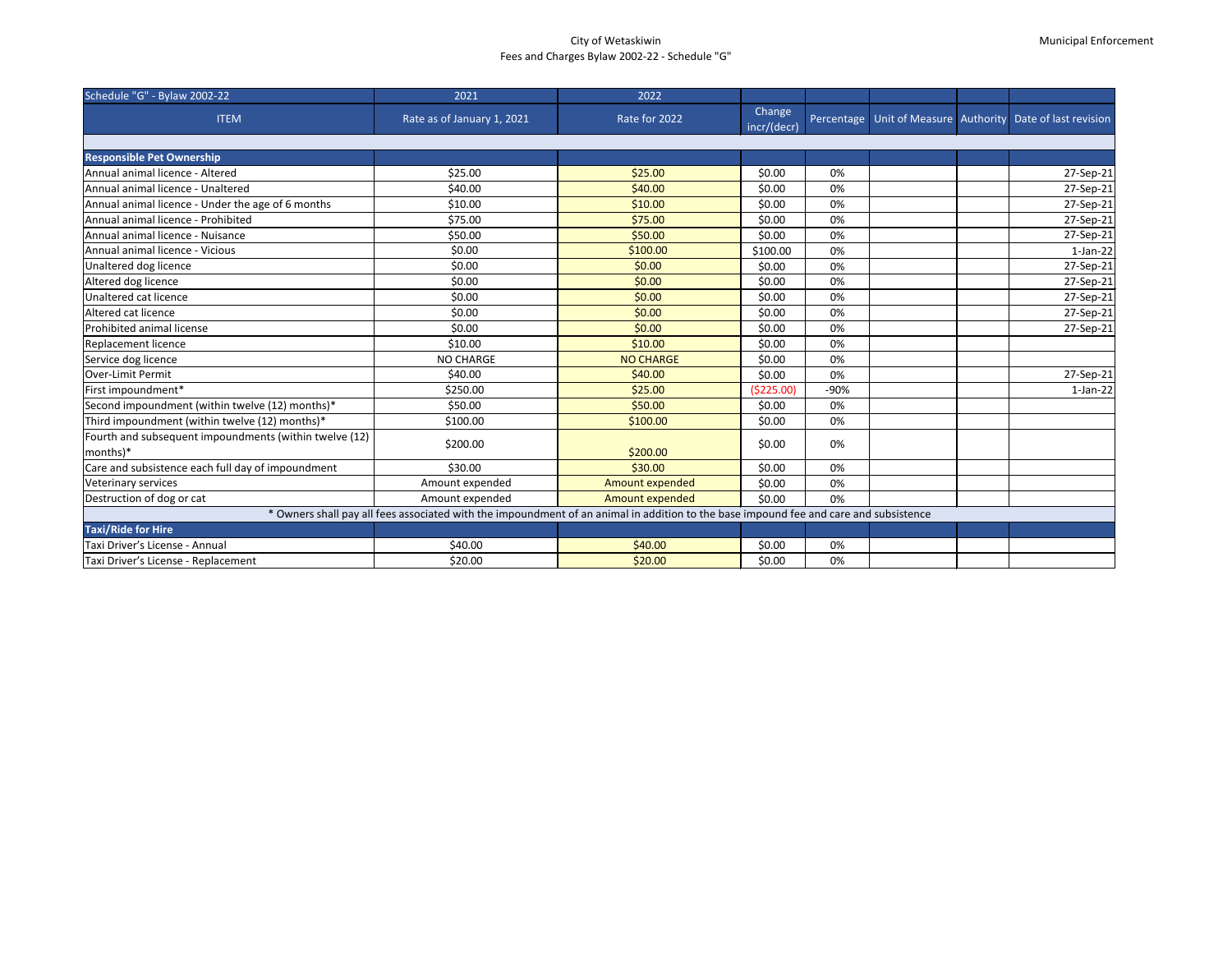### City of Wetaskiwin Fees and Charges Bylaw 2002-22 - Schedule "H"

| Schedule "H" - Bylaw 2002-22                      | 2021                             | 2022                                 |                       |          |              |                                                            |
|---------------------------------------------------|----------------------------------|--------------------------------------|-----------------------|----------|--------------|------------------------------------------------------------|
| <b>ITEM</b>                                       | Rate as of January 1, 2021       | Rate for 2022                        | Change<br>incr/(decr) |          |              | Percentage Unit of Measure Authority Date of last revision |
|                                                   |                                  |                                      |                       |          |              |                                                            |
| Fire Department Response Structure Fire           |                                  |                                      |                       |          |              |                                                            |
| Engine/Rescue                                     | \$630.00                         | \$630.00                             | \$0.00                | 0%       | per hour     |                                                            |
| Ladder/Aerial Apparatus                           | \$830.00                         | \$830.00                             | \$0.00                | 0%       | per hour     |                                                            |
| <b>Command Vehicle</b>                            | \$185.00                         | \$185.00                             | \$0.00                | 0%       | per hour     |                                                            |
| Fire Department Response Motor Vehicle Collisions |                                  |                                      |                       |          |              |                                                            |
| Engine/Rescue                                     | \$630.00                         | \$630.00                             | \$0.00                | 0%       | per hour     |                                                            |
| Command Apparatus                                 | \$185.00                         | \$185.00                             | \$0.00                | 0%       | per hour     |                                                            |
| Fire Department Response Dangerous Goods          |                                  |                                      |                       |          |              |                                                            |
| Engine/Rescue                                     | \$630.00                         | \$630.00                             | \$0.00                | 0%       | per hour     |                                                            |
| Ladder/Aerial Apparatus                           | \$830.00                         | \$830.00                             | \$0.00                | 0%       | per hour     |                                                            |
| Command Apparatus                                 | \$185.00                         | \$185.00                             | \$0.00                | 0%       | per hour     |                                                            |
| False Alarm Response Residential                  |                                  |                                      |                       |          |              |                                                            |
| First                                             | \$0.00                           | \$0.00                               | \$0.00                | 0%       |              |                                                            |
| Second                                            | \$150.00                         | \$150.00                             | \$0.00                | 0%       |              |                                                            |
| Third or Subsequent                               | \$300.00                         | \$300.00                             | \$0.00                | 0%       |              |                                                            |
| <b>False Alarm Response Commercial</b>            |                                  |                                      |                       |          |              |                                                            |
| First                                             | \$0.00                           | \$0.00                               | \$0.00                | 0%       |              |                                                            |
| Second                                            | \$300.00                         | \$300.00                             | \$0.00                | 0%       |              |                                                            |
| Third or Subsequent                               | \$500.00                         | \$500.00                             | \$0.00                | 0%       |              |                                                            |
| System Not Maintained                             |                                  |                                      |                       |          |              |                                                            |
| First                                             | \$300.00                         | \$300.00                             | \$0.00                | 0%       |              |                                                            |
| Second                                            | \$400.00                         | \$400.00                             | \$0.00                | 0%       |              |                                                            |
| Third or Subsequent                               | \$600.00                         | \$600.00                             | \$0.00                | 0%       |              |                                                            |
| <b>Fail to Report</b>                             |                                  |                                      |                       |          |              |                                                            |
| Fire Incident                                     | \$500.00                         | \$500.00                             | \$0.00                | 0%       |              |                                                            |
| Dangerous Goods Release/Spill                     | \$500.00                         | \$500.00                             | \$0.00                | 0%       |              |                                                            |
| <b>Fire Investigations</b>                        |                                  |                                      |                       |          |              |                                                            |
| Fire Investigation                                | \$185.00                         | \$185.00                             | \$0.00                | 0%       | per hour     |                                                            |
| Fire Investigation Report                         | \$300.00                         | \$300.00                             | \$0.00                | 0%       |              |                                                            |
| <b>Fire Inspections</b>                           |                                  |                                      |                       |          |              |                                                            |
|                                                   | \$75/hour 10% of Building Permit | \$75/hour 10% of Building Permit     |                       |          |              |                                                            |
| <b>Request or Complaint</b>                       | Surcharge for Initial Inspection | Surcharge for Initial Inspection     | \$0.00                | 0%       |              |                                                            |
| <b>First Non-Compliant Inspection</b>             | \$200.00                         | \$200.00                             | \$0.00                | 0%       |              |                                                            |
| Second Non-Compliant Inspection                   | \$500.00                         | \$500.00                             | \$0.00                | 0%       |              |                                                            |
| Third Non-Compliant Inspection                    | \$500.00                         | \$500.00                             | \$0.00                | 0%       |              |                                                            |
| Occupancy Load Certificates                       | \$100.00                         | \$100.00                             | \$0.00                | 0%       |              |                                                            |
| Permits                                           |                                  |                                      |                       |          |              |                                                            |
| Fire Pit Permit                                   | \$0.00                           | \$0.00                               | \$0.00                | 0%       |              |                                                            |
| High Hazard Fireworks Permit City Sponsored       | \$0.00                           | \$0.00                               | \$0.00                | 0%       |              |                                                            |
| High Hazard Fireworks Permit Non-City Sponsored   | \$200.00                         | \$200.00                             | \$0.00                | 0%       |              |                                                            |
| <b>Miscellaneous Rates and Fees</b>               |                                  |                                      |                       |          |              |                                                            |
| Fire Stand By                                     | \$630/hour or portion thereof    | \$630/hour or portion thereof        | \$0.00                | 0%       |              |                                                            |
| Air Cylinder Recharge (Cascade Cylinder)          | \$50.00                          | \$50.00                              | \$0.00                | 0%       | per cylinder |                                                            |
| Air Cylinder Recharge (SCBA Cylinder)             | \$10.00                          | \$10.00                              | \$0.00                | 0%       | per cylinder |                                                            |
|                                                   |                                  | Fee based on Industry rates and cost |                       |          |              |                                                            |
| <b>Fire Programs and Courses</b>                  | N/A                              | incurred.                            | Variable              | Variable |              | 27-Sep-21                                                  |
|                                                   |                                  |                                      |                       |          |              |                                                            |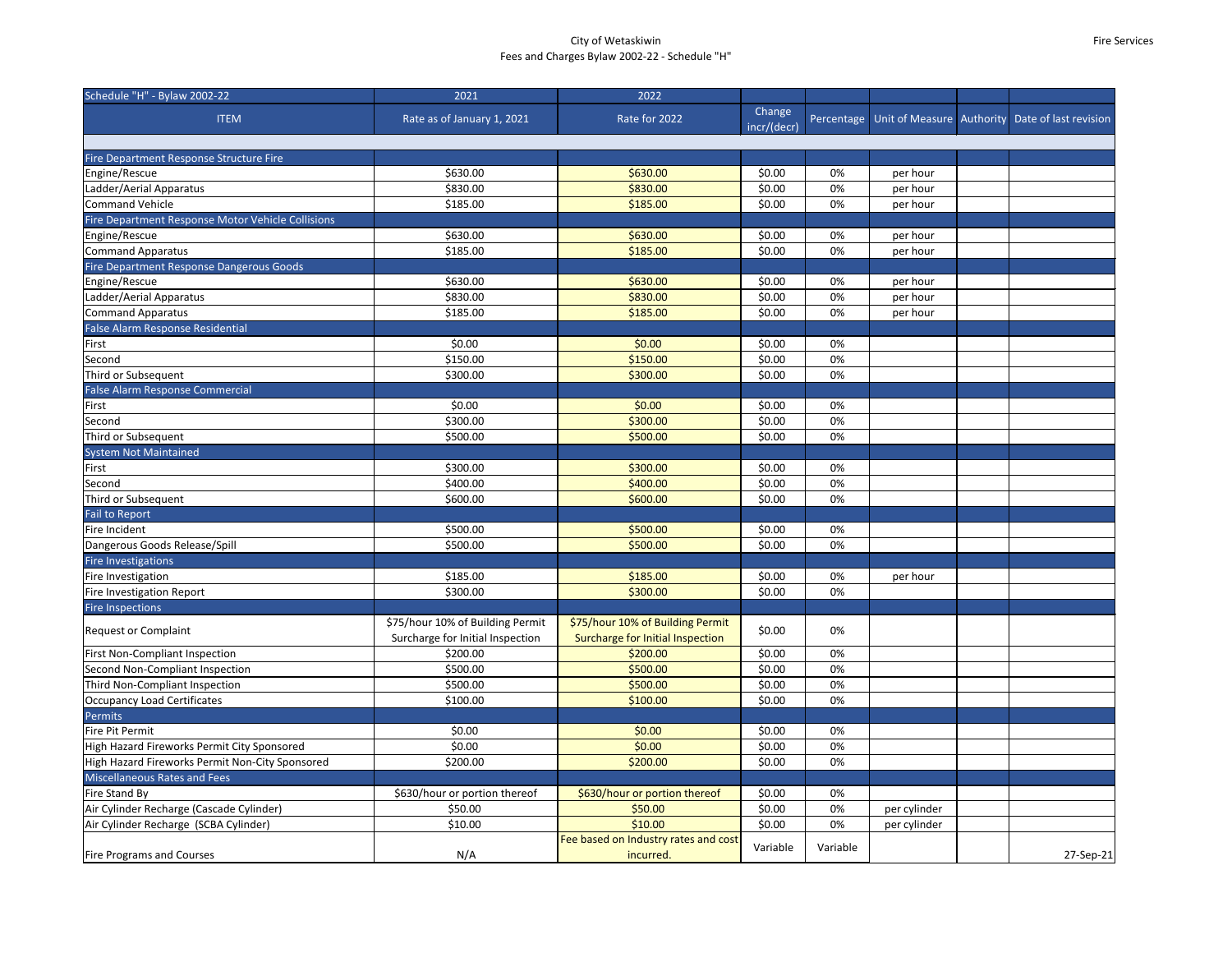### City of Wetaskiwin Fees and Charges Bylaw 2002-22 - Schedule "H"

#### Fire Services

| Schedule "H" - Bylaw 2002-22                                       | 2021                                    | 2022                                              |                       |            |  |                                                 |
|--------------------------------------------------------------------|-----------------------------------------|---------------------------------------------------|-----------------------|------------|--|-------------------------------------------------|
| <b>ITEM</b>                                                        | Rate as of January 1, 2021              | Rate for 2022                                     | Change<br>incr/(decr) | Percentage |  | Unit of Measure Authority Date of last revision |
|                                                                    |                                         |                                                   |                       |            |  |                                                 |
| <b>First Aid Courses</b>                                           | N/A                                     | Fee based on Industry rates and cost<br>incurred. | Variable              | Variable   |  | 27-Sep-21                                       |
| <b>Fireworks - Fines</b>                                           |                                         |                                                   |                       |            |  |                                                 |
| Sell without a permit                                              | \$500.00                                | \$500.00                                          | \$0.00                | 0%         |  |                                                 |
| Discharge Fireworks without a Permit                               | \$250.00                                | \$250.00                                          | \$0.00                | 0%         |  |                                                 |
| <b>Fire Pits - Fines</b>                                           |                                         |                                                   |                       |            |  |                                                 |
| <b>Burn Prohibited Items</b>                                       | \$500.00                                | \$500.00                                          | \$0.00                | 0%         |  |                                                 |
| Burn without a Permit                                              | \$150.00                                | \$150.00                                          | \$0.00                | 0%         |  |                                                 |
| Fail to be in Attendance of Fire Pit                               | \$150.00                                | \$150.00                                          | \$0.00                | 0%         |  |                                                 |
| Fail to Properly Extinguish a Fire Pit                             | \$150.00                                | \$150.00                                          | \$0.00                | 0%         |  |                                                 |
| <b>Activities Fines</b>                                            |                                         |                                                   |                       |            |  |                                                 |
| Conduct Activities that may cause a Fire                           | \$200.00                                | \$200.00                                          | \$0.00                | 0%         |  |                                                 |
| Provide Misleading/Incomplete/False Information                    | \$500.00                                | \$500.00                                          | \$0.00                | 0%         |  |                                                 |
| Interfere with Persons Authorized by Bylaw or Safety<br>Codes Act. | \$500.00 to a Maximum of<br>\$10,000.00 | \$500.00 to a Maximum of<br>\$10,000.00           | \$0.00                | 0%         |  |                                                 |
| Damage or Destroy Fire Department Property                         | \$500.00 + cost of replacement          | \$500.00 + cost of replacement                    | \$0.00                | 0%         |  |                                                 |
| Drive over Fire Department Equipment                               | \$500.00 + cost of replacement          | \$500.00 + cost of replacement                    | \$0.00                | 0%         |  |                                                 |
| Falsely Represent as a Fire Service Member                         | \$1,000.00                              | \$1,000.00                                        | \$0.00                | 0%         |  |                                                 |
| Interfere with Fire Service Equipment/Apparatus                    | \$500.00                                | \$500.00                                          | \$0.00                | 0%         |  |                                                 |
| Enter boundaries established by Fire Department                    | \$250.00                                | \$250.00                                          | \$0.00                | 0%         |  |                                                 |
| Address Not Visible                                                | \$150.00                                | \$150.00                                          | \$0.00                | 0%         |  |                                                 |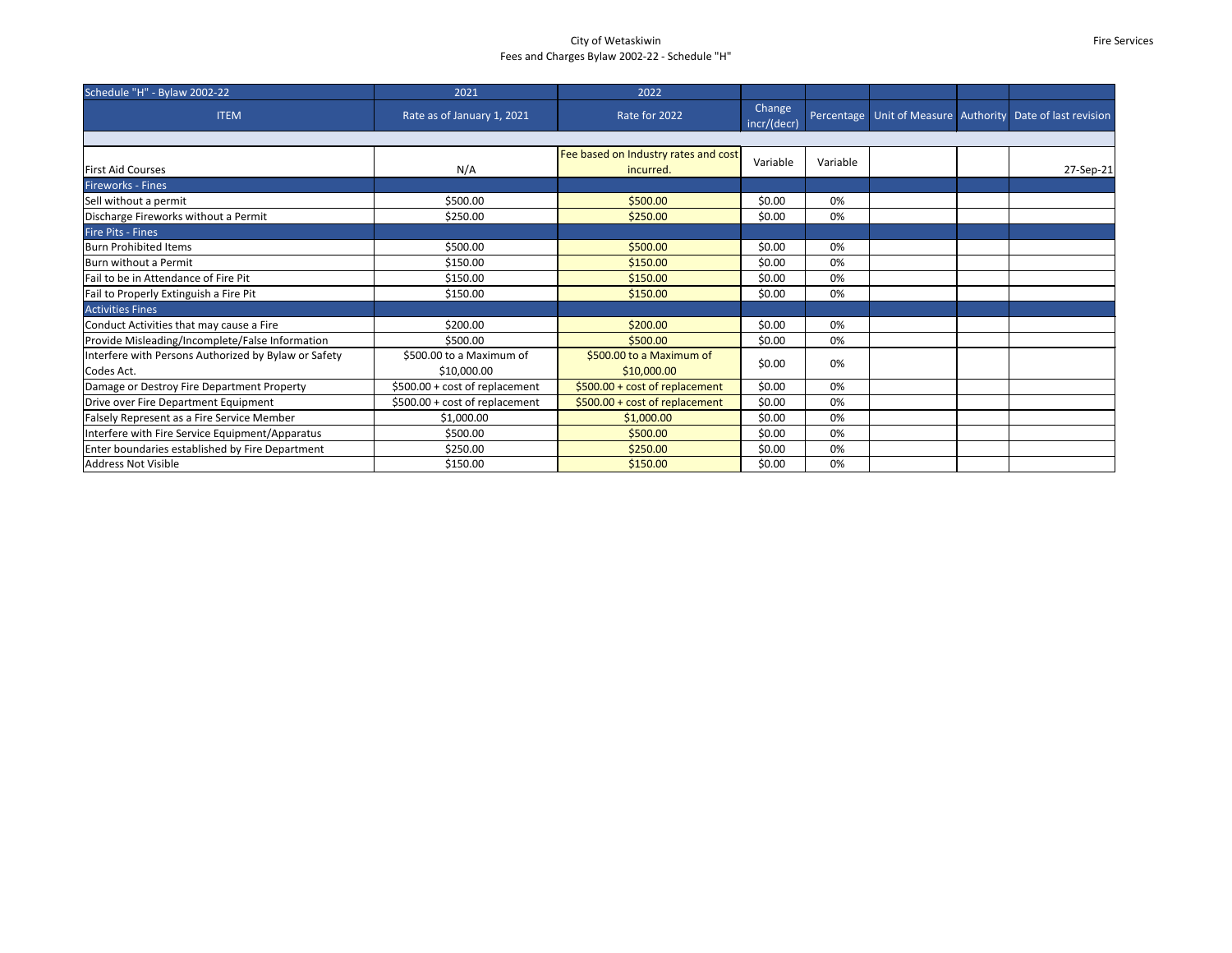# City of Wetaskiwin Fees and Charges Bylaw 2002-22 - Schedule "I"

Transit

| Schedule "I" - Bylaw 2002-22 | 2021                       | 2022          |                       |      |            |                                                            |  |
|------------------------------|----------------------------|---------------|-----------------------|------|------------|------------------------------------------------------------|--|
| <b>ITEM</b>                  | Rate as of January 1, 2021 | Rate for 2022 | Change<br>incr/(decr) |      |            | Percentage Unit of Measure Authority Date of last revision |  |
|                              |                            |               |                       |      |            |                                                            |  |
| Out of Town Trips            |                            |               |                       |      |            |                                                            |  |
| Mileage                      | \$0.48                     | \$0.48        | \$0.00                | 0%   | per km     |                                                            |  |
| Hourly                       | \$40.00                    | \$40.00       | \$0.00                | 0%   |            |                                                            |  |
| Millet (one way)             | \$0.00                     | \$15.00       | \$15.00               | 100% |            | $1-Jan-22$                                                 |  |
| In Town                      |                            |               |                       |      |            |                                                            |  |
| Group trip                   | \$40.00                    | \$40.00       | \$0.00                | 0%   |            |                                                            |  |
| One way trip                 | \$7.00                     | \$7.00        | \$0.00                | 0%   |            |                                                            |  |
| Monthly membership           | \$250.00                   | \$250.00      | \$0.00                | 0%   |            |                                                            |  |
| Church trip (per person)     | \$4.00                     | \$4.00        | \$0.00                | 0%   | per person |                                                            |  |
| Driver pick up               | \$10.00                    | \$10.00       | \$0.00                | 0%   |            |                                                            |  |
| <b>Punch Passes</b>          |                            |               |                       |      |            |                                                            |  |
| 2 punch card                 | \$14.00                    | \$14.00       | \$0.00                | 0%   |            |                                                            |  |
| 5 punch card                 | \$35.00                    | \$35.00       | \$0.00                | 0%   |            |                                                            |  |
| 10 punch card                | \$70.00                    | \$70.00       | \$0.00                | 0%   |            |                                                            |  |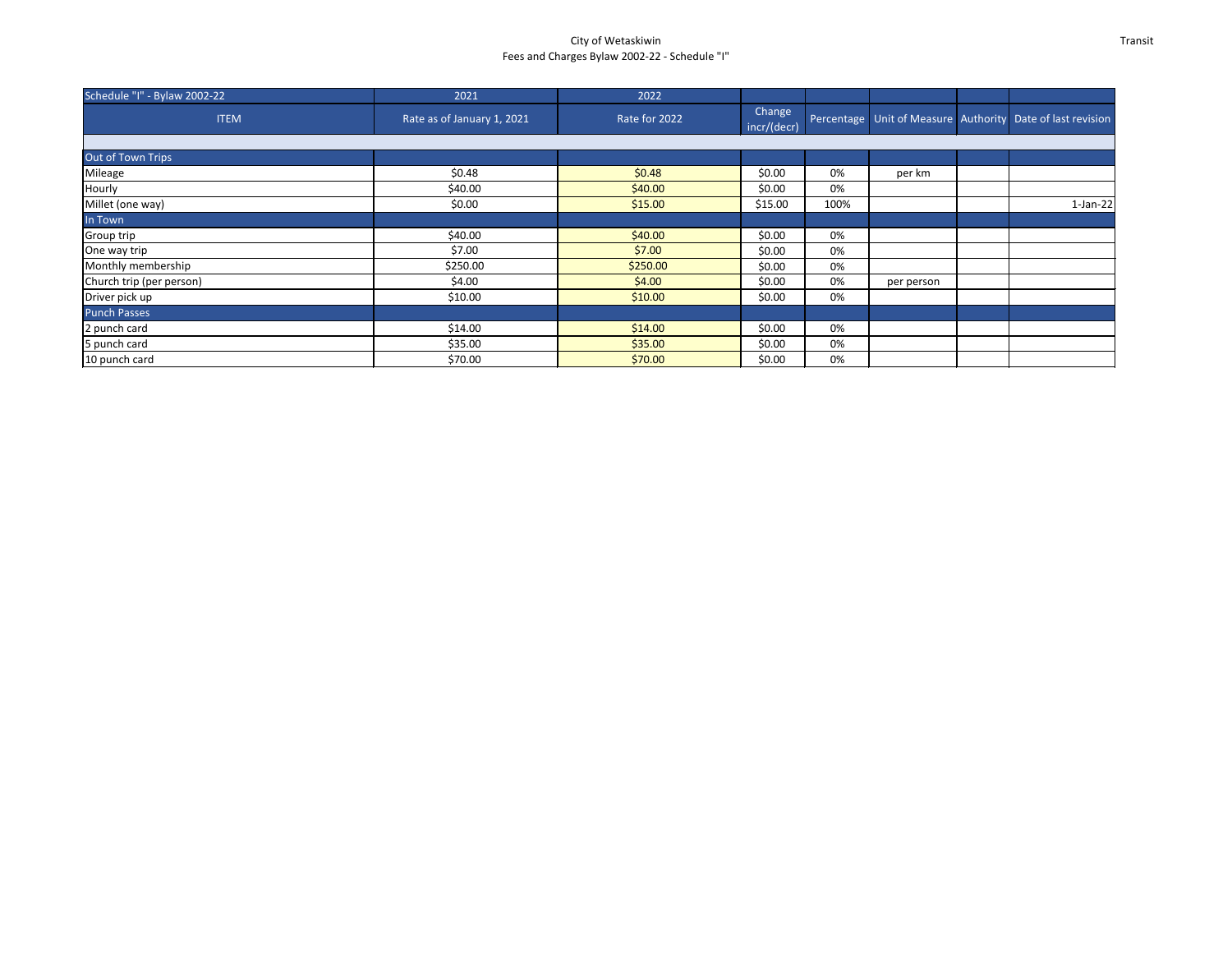| Schedule "J" - Bylaw 2002-22              | 2021                       | 2022                                      |                       |            | 2021                          | 2022             |                       |            | 2021                             | 2022             |                       |            |                    |           |                             |
|-------------------------------------------|----------------------------|-------------------------------------------|-----------------------|------------|-------------------------------|------------------|-----------------------|------------|----------------------------------|------------------|-----------------------|------------|--------------------|-----------|-----------------------------|
| <b>ITEM</b>                               | Rate as of January 1, 2021 | Rate for 2022                             | Change<br>incr/(decr) | Percentage | Rate as of<br>January 1, 2021 | Rate for<br>2022 | Change<br>incr/(decr) | Percentage | Rate as of<br>January 1,<br>2021 | Rate for<br>2022 | Change<br>incr/(decr) | Percentage | Unit of<br>Measure | Authority | Date of<br>last<br>revision |
|                                           |                            | <b>PRIMETIME</b>                          |                       |            |                               | NON-PRIMETIME    |                       |            |                                  |                  | <b>OFF SEASON</b>     |            |                    |           |                             |
|                                           |                            | Weekdays 4pm-11pm & all the time weekends |                       |            |                               | Weekdays 7am-4pm |                       |            |                                  |                  | April-August          |            |                    |           |                             |
| <b>ICE RENTALS</b>                        |                            |                                           |                       |            |                               |                  |                       |            |                                  |                  |                       |            |                    |           |                             |
| Local Youth                               | \$102.50/hour              | \$102.50/hour                             | \$0.00                | 0%         | \$97.50/hour                  | \$97.50/hou      | \$0.00                | 0%         | \$152.50                         | \$152.50         | \$0.00                | 0%         |                    |           |                             |
| Non-Local Youth                           | \$127.50/hour              | \$127.50/hour                             | \$0.00                | 0%         | \$97.50/hour                  | \$97.50/hour     | \$0.00                | 0%         | \$167.50                         | \$167.50         | \$0.00                | 0%         |                    |           |                             |
| Local Adult                               | \$157.50/hour              | \$157.50/hour                             | \$0.00                | 0%         | \$97.50/hour                  | \$97.50/hou      | \$0.00                | 0%         | \$167.50                         | \$167.50         | \$0.00                | 0%         |                    |           |                             |
| Non-local Adult                           | \$202.50/hour              | \$202.50/hour                             | \$0.00                | 0%         | \$97.50/hour                  | \$97.50/hour     | \$0.00                | 0%         | \$177.50                         | \$177.50         | \$0.00                | 0%         |                    |           |                             |
| Junior B Team Practice                    | \$117.50/hour              | \$117.50/hour                             | \$0.00                | 0%         |                               |                  |                       |            |                                  |                  |                       |            |                    |           |                             |
| Junior B Team Game (3-hour min. per game) | \$142.50/hour              | \$142.50/hour                             | \$0.00                | 0%         |                               |                  |                       |            |                                  |                  |                       |            |                    |           |                             |
| <b>DRILL HALL</b>                         |                            |                                           |                       |            |                               |                  |                       |            |                                  |                  |                       |            |                    |           |                             |
| Half Floor Hourly                         | \$42.50                    | \$42.50                                   | \$0.00                | 0%         | \$32.50                       | \$32.50          | \$0.00                | 0%         |                                  |                  |                       |            |                    |           |                             |
| Half Floor, Half Day                      | \$170.00                   | \$170.00                                  | \$0.00                | 0%         | \$122.00                      | \$122.00         | \$0.00                | 0%         |                                  |                  |                       |            |                    |           |                             |
| Half Floor, Full Day                      | \$212.50                   | \$212.50                                  | \$0.00                | 0%         | \$144.50                      | \$144.50         | \$0.00                | 0%         |                                  |                  |                       |            |                    |           |                             |
| <b>Full Floor Hourly</b>                  | \$62.50                    | \$62.50                                   | \$0.00                | 0%         | \$52.50                       | \$52.50          | \$0.00                | 0%         |                                  |                  |                       |            |                    |           |                             |
| Full Floor, Half Day                      | \$250.00                   | \$250.00                                  | \$0.00                | 0%         | \$210.00                      | \$210.00         | \$0.00                | 0%         |                                  |                  |                       |            |                    |           |                             |
| Full Floor, Full Day                      | \$375.00                   | \$375.00                                  | \$0.00                | 0%         | \$315.00                      | \$315.00         | \$0.00                | 0%         |                                  |                  |                       |            |                    |           |                             |
| Floor with turf/hour                      | \$87.50                    | \$87.50                                   | \$0.00                | 0%         | \$0.00                        | \$0.00           | \$0.00                | 0%         |                                  |                  |                       |            |                    |           |                             |
| Floor with turf half day (up to 5 hours)  | \$350.00                   | \$350.00                                  | \$0.00                | 0%         | \$350.00                      | \$350.00         | \$0.00                | 0%         |                                  |                  |                       |            |                    |           |                             |
| Floor with turf full day (5+ hours)       | \$525.00                   | \$525.00                                  | \$0.00                | 0%         | \$525.00                      | \$525.00         | \$0.00                | 0%         |                                  |                  |                       |            |                    |           |                             |
| DRY FLOOR ARENA & CURLING RINK DRY FLOOR  |                            |                                           |                       |            |                               |                  |                       |            |                                  |                  |                       |            |                    |           |                             |
| Hourly                                    | \$65.00                    | \$65.00                                   | \$0.00                | 0%         | \$65.00                       | \$65.00          | \$0.00                | 0%         |                                  |                  |                       |            |                    |           |                             |
| Half day (up to 5 hours)                  | \$105.00                   | \$175.00                                  | \$70.00               | 67%        | \$105.00                      | \$105.00         | \$0.00                | 0%         |                                  |                  |                       |            |                    |           | $1-Jan-22$                  |
| Full Day (5+ hours)                       | \$210.00                   | \$210.00                                  | \$0.00                | 0%         | \$210.00                      | \$210.00         | \$0.00                | 0%         |                                  |                  |                       |            |                    |           |                             |
| <b>MEZZANINE</b>                          |                            |                                           |                       |            |                               |                  |                       |            |                                  |                  |                       |            |                    |           |                             |
| Hourly                                    | \$35.00                    | \$35.00                                   | \$0.00                | 0%         |                               |                  |                       |            |                                  |                  |                       |            |                    |           |                             |
| Half Day (up to 5 hours)                  | \$0.00                     | \$105.00                                  | \$105.00              | 100%       |                               |                  |                       |            |                                  |                  |                       |            |                    |           | $1-Jan-22$                  |
| Full Day (5+ hours)                       | \$210.00                   | \$288.00                                  | \$78.00               | 37%        |                               |                  |                       |            |                                  |                  |                       |            |                    |           | $1-Jan-22$                  |

|                                                      | Rate as of January 1, 2021 | Rate for 2022 | Change incr/(decr) | Percentage | Unit of Measure | Authority | Date of Last<br>Revision |
|------------------------------------------------------|----------------------------|---------------|--------------------|------------|-----------------|-----------|--------------------------|
| <b>BALL DIAMONDS (Groomed Weekday / Evening)</b>     |                            |               |                    |            |                 |           |                          |
| Local Youth                                          | \$40.00                    | \$40.00       | \$0.00             | 0%         |                 |           |                          |
| Non-Local Youth                                      | \$57.50                    | \$57.50       | \$0.00             | 0%         |                 |           |                          |
| Local Adult                                          | \$66.00                    | \$66.00       | \$0.00             | 0%         |                 |           |                          |
| Non-Local Adult                                      | \$97.00                    | \$97.00       | \$0.00             | 0%         |                 |           |                          |
| Wetaskiwin Minor Ball (per participant per season)   | \$20.00                    | \$20.00       | \$0.00             | 0%         |                 |           |                          |
| <b>FIELDS (Track Meets)</b>                          |                            |               |                    |            |                 |           |                          |
| Lanes Marked                                         | \$210.00                   | \$210.00      | \$0.00             | 0%         |                 |           |                          |
| <b>Staggered Starts</b>                              | \$110.00                   | \$110.00      | \$0.00             | 0%         |                 |           |                          |
| <b>Exchange Zones</b>                                | \$110.00                   | \$110.00      | \$0.00             | 0%         |                 |           |                          |
| Throw Cage                                           | \$85.00                    | \$85.00       | \$0.00             | 0%         |                 |           |                          |
| <b>NORM BROWN FIELD</b>                              |                            |               |                    |            |                 |           |                          |
| Field Only                                           | \$100.00                   | \$100.00      | \$0.00             | 0%         |                 |           |                          |
| Lined for Soccer                                     | \$275.00                   | \$275.00      | \$0.00             | 0%         |                 |           |                          |
| Lined for Football                                   | \$400.00                   | \$400.00      | \$0.00             | 0%         |                 |           |                          |
| Minor Soccer & Football (per participant per season) | \$20.00                    | \$20.00       | \$0.00             | 0%         |                 |           |                          |
| MEMORIAL ARTS CENTRE - UPPER HALL                    |                            |               |                    |            |                 |           |                          |
| Monday through Thursday                              | \$325.00                   | \$325.00      | \$0.00             | 0%         | per day         |           |                          |
| Friday, Saturday & Sunday                            | \$650.00                   | \$650.00      | \$0.00             | 0%         | per day         |           |                          |
| Kitchen Use                                          | \$185.00                   | \$185.00      | \$0.00             | 0%         |                 |           |                          |
| Previous Day Set-Up                                  | \$100.00                   | \$100.00      | \$0.00             | 0%         |                 |           |                          |
| Post Day Clean-Up                                    | \$100.00                   | \$100.00      | \$0.00             | 0%         |                 |           |                          |
| Cleaning Fee (per rental)                            | \$200.00                   | \$200.00      | \$0.00             | 0%         |                 |           |                          |
| <b>Rental Deposit Cheque</b>                         | \$500.00                   | \$500.00      | \$0.00             | 0%         |                 |           |                          |
| <b>MEMORIAL ARTS CENTRE - LOWER HALL</b>             |                            |               |                    |            |                 |           |                          |
| Monday through Thursday                              | \$295.00                   | \$295.00      | \$0.00             | 0%         | per day         |           |                          |
| Friday, Saturday & Sunday                            | \$365.00                   | \$365.00      | \$0.00             | 0%         | per day         |           |                          |
| Kitchen Use                                          | \$85.00                    | \$85.00       | \$0.00             | 0%         |                 |           |                          |
| Previous Day Set-Up                                  | \$50.00                    | \$50.00       | \$0.00             | 0%         |                 |           |                          |
| Post Day Clean-Up                                    | \$50.00                    | \$50.00       | \$0.00             | 0%         |                 |           |                          |
| Cleaning Fee (per rental)                            | \$200.00                   | \$200.00      | \$0.00             | 0%         |                 |           |                          |
| <b>Rental Deposit Cheque</b>                         | \$500.00                   | \$500.00      | \$0.00             | 0%         |                 |           |                          |
| BY THE LAKE PARK                                     |                            |               |                    |            |                 |           |                          |
| Youth and Adult (Full day - 4+ hours)                | \$310.00                   | \$310.00      | \$0.00             | 0%         |                 |           |                          |
| Youth and Adult (Half Day - 4 hours)                 | \$160.00                   | \$160.00      | \$0.00             | 0%         |                 |           |                          |
| Rental Deposit Cheque (All rentals)                  | \$500.00                   | \$500.00      | \$0.00             | 0%         |                 |           |                          |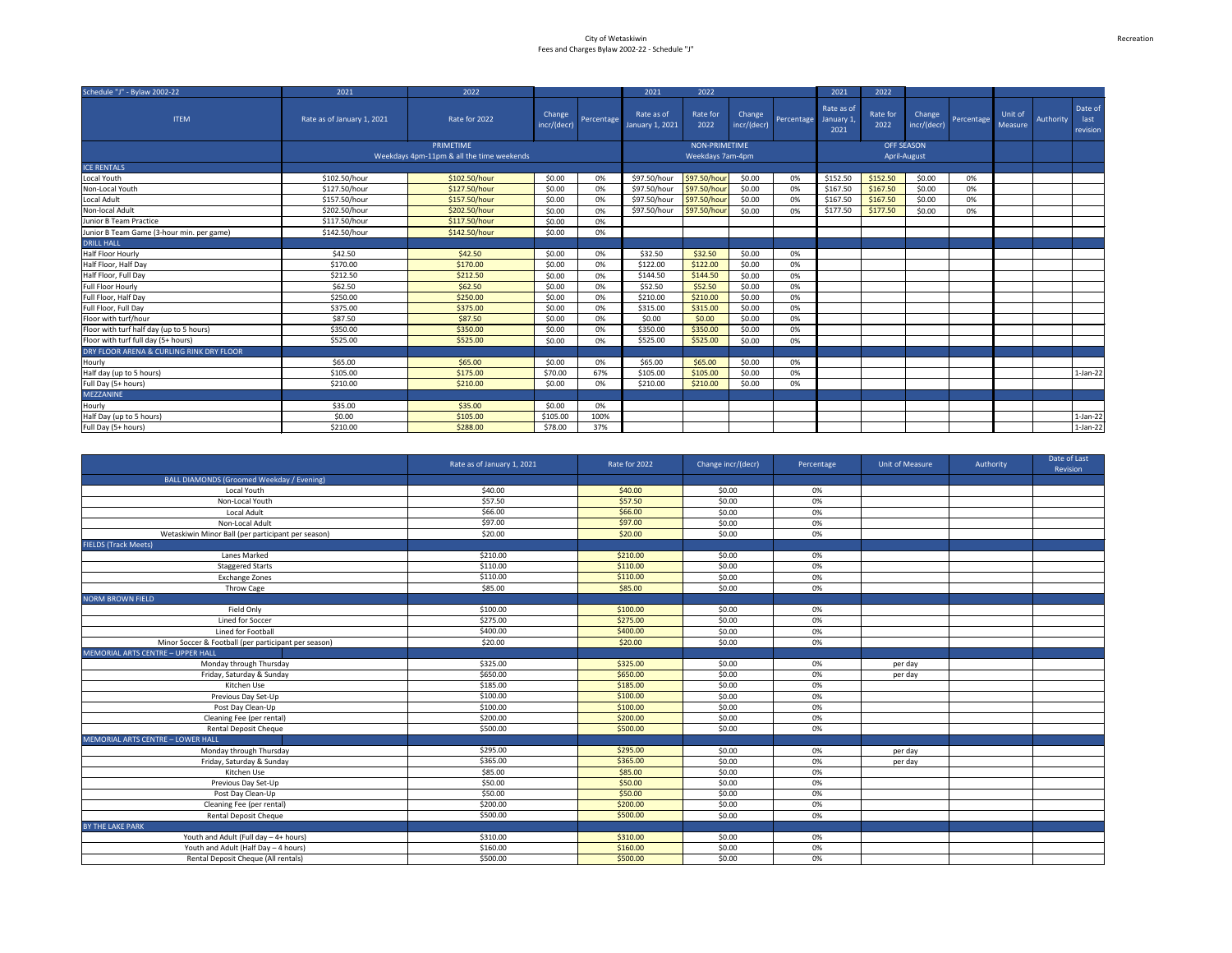| Schedule "J" - Bylaw 2002-22                  | 2021                       | 2022          |                       |            | 2021                          | 2022             |                       |              | 2021                             | 2022             |                       |                    |                                                   |           |                             |
|-----------------------------------------------|----------------------------|---------------|-----------------------|------------|-------------------------------|------------------|-----------------------|--------------|----------------------------------|------------------|-----------------------|--------------------|---------------------------------------------------|-----------|-----------------------------|
| <b>ITEM</b>                                   | Rate as of January 1, 2021 | Rate for 2022 | Change<br>incr/(decr) | Percentage | Rate as of<br>January 1, 2021 | Rate for<br>2022 | Change<br>incr/(decr) | Percentage   | Rate as of<br>January 1,<br>2021 | Rate for<br>2022 | Change<br>incr/(decr) | Percentage Measure | Unit of                                           | Authority | Date of<br>last<br>revision |
| MANLUK CENTRE: WETASKIWIN REGIONAL AQUATICS & |                            |               |                       |            |                               |                  |                       |              |                                  |                  |                       |                    |                                                   |           |                             |
| FITNESS (Not including GST)                   |                            |               |                       |            |                               |                  |                       |              |                                  |                  |                       |                    |                                                   |           |                             |
| MEMBERSHIPS/DAY PASSES                        |                            | Senior (60+)  |                       |            | Adult (18-59)                 |                  |                       | Youth (8-17) |                                  |                  | Child (3-7)           |                    |                                                   | Family    |                             |
| Day Pass                                      | \$5.00                     | \$5.00        | 0%                    | \$8.00     | \$8.00                        | 0%               | \$5.50                | \$5.50       | 0%                               | \$4.25           | \$4.25                | 0%                 | \$23.00                                           | \$23.00   | 0%                          |
| Flex Card                                     | \$45.00                    | \$45.00       | 0%                    | \$72.00    | \$72.00                       | 0%               | \$49.50               | \$49.50      | 0%                               | \$38.25          | \$38.25               | 0%                 | \$205.00                                          | \$205.00  | 0%                          |
| One Month Membership                          | \$35.00                    | \$35.00       | 0%                    | \$57.50    | \$57.50                       | 0%               | \$37.50               | \$37.50      | 0%                               | \$30.00          | \$30.00               | 0%                 | \$170.00                                          | \$170.00  | 0%                          |
| 12 Month Membership                           | \$315.00                   | \$315.00      | 0%                    | \$550.50   | \$550.50                      | 0%               | \$350.00              | \$350.00     | 0%                               | \$275.00         | \$275.00              | 0%                 | $\frac{1}{2}$ \$1,375.00 $\frac{1}{2}$ \$1,375.00 |           | 0%                          |

| <b>ITEM</b>                                                         | Rate as of January 1, 2021            | Rate for 2022                            | Change (inc/decr) | <b>Unit of Measure</b> | Authority | Date of last revision |
|---------------------------------------------------------------------|---------------------------------------|------------------------------------------|-------------------|------------------------|-----------|-----------------------|
| LESSONS/RENTALS                                                     |                                       |                                          |                   |                        |           |                       |
| Shower Only                                                         | \$2.50                                | \$2.50                                   | \$0.00            | 0%                     |           |                       |
| Life Jacket Rental                                                  | \$2.00                                | \$2.00                                   | \$0.00            | 0%                     |           |                       |
| Little Swimmer                                                      | \$2.00                                | \$2.00                                   | \$0.00            | 0%                     |           |                       |
| Parent & Tot - Starfish, Duck                                       | \$40.00                               | \$40.00                                  | \$0.00            | 0%                     |           |                       |
| Parent & Tot - Sea Turtle/Sea Otter                                 | \$45.00                               | \$45.00                                  | \$0.00            | 0%                     |           |                       |
| Swimming Lessons - Sea Otter, Salamander, Sunfish, Crocodile, Whale | \$45.00                               | \$45.00                                  | \$0.00            | 0%                     |           |                       |
| Swim Kids 1-4 / 5-6                                                 | \$45.00                               | \$45.00                                  | \$0.00            | 0%                     |           |                       |
| Swim Kids 7-9                                                       | \$50.00                               | \$50.00                                  | \$0.00            | 0%                     |           |                       |
| Swim Kids 9-10                                                      | \$55.00                               | \$55.00                                  | \$0.00            | 0%                     |           |                       |
| Private Lessons (per lesson)                                        | \$25.00                               | \$25.00                                  | \$0.00            | 0%                     |           |                       |
| <b>ADVANCED AQUATIC COURSES</b>                                     |                                       |                                          |                   |                        |           |                       |
| National Lifeguard                                                  | \$350.00                              | \$350.00                                 | \$0.00            | 0%                     |           |                       |
| <b>National Lifeguard Recert</b>                                    | \$100.00                              | \$100.00                                 | \$0.00            | 0%                     |           |                       |
| Lifesaving Instructor                                               | \$250.00                              | \$250.00                                 | \$0.00            | 0%                     |           |                       |
| <b>Bronze Medallion/Cross</b>                                       | \$250.00                              | \$250.00                                 | \$0.00            | 0%                     |           |                       |
| Standard Red Cross First Aid                                        | \$100.00                              | \$100.00                                 | \$0.00            | 0%                     |           |                       |
| <b>Red Cross First Aid Recert</b>                                   | \$80.00                               | \$80.00                                  | \$0.00            | 0%                     |           |                       |
| <b>Water Safety Instructor</b>                                      | \$400.00                              | \$400.00                                 | \$0.00            | 0%                     |           |                       |
| <b>Water Safety Instructor Recert</b>                               | \$100.00                              | \$100.00                                 | \$0.00            | 0%                     |           |                       |
| DRYLAND PROGRAMMING                                                 |                                       |                                          |                   |                        |           |                       |
| PD Day Camps                                                        | \$30.00                               | \$30.00                                  | \$0.00            | 0%                     |           |                       |
| Home Alone Course                                                   | \$20.00                               | \$20.00                                  | \$0.00            | 0%                     |           |                       |
| <b>Babysitter's Course</b>                                          | \$40.00                               | \$40.00                                  | \$0.00            | 0%                     |           |                       |
| PLAY Wetaskiwin                                                     | \$40.00                               | \$40.00                                  | \$0.00            | 0%                     |           |                       |
| DANCEPL3Y Kids                                                      | \$30.00                               | \$30.00                                  | \$0.00            | 0%                     |           |                       |
| <b>DANCEPL3Y Preschool</b>                                          | \$30.00                               | \$30.00                                  | \$0.00            | 0%                     |           |                       |
| Summer Day Camps - 5 days                                           | \$140.00 Early Bird, \$165.00 Regular | \$140.00 Early Bird, \$165.00<br>Regular | \$0.00            | 0%                     |           |                       |
| Summer Day Camps - 4 days                                           | \$125.00 Early Bird, \$140.00 Regular | \$125.00 Early Bird, \$140.00<br>Regular | \$0.00            | 0%                     |           |                       |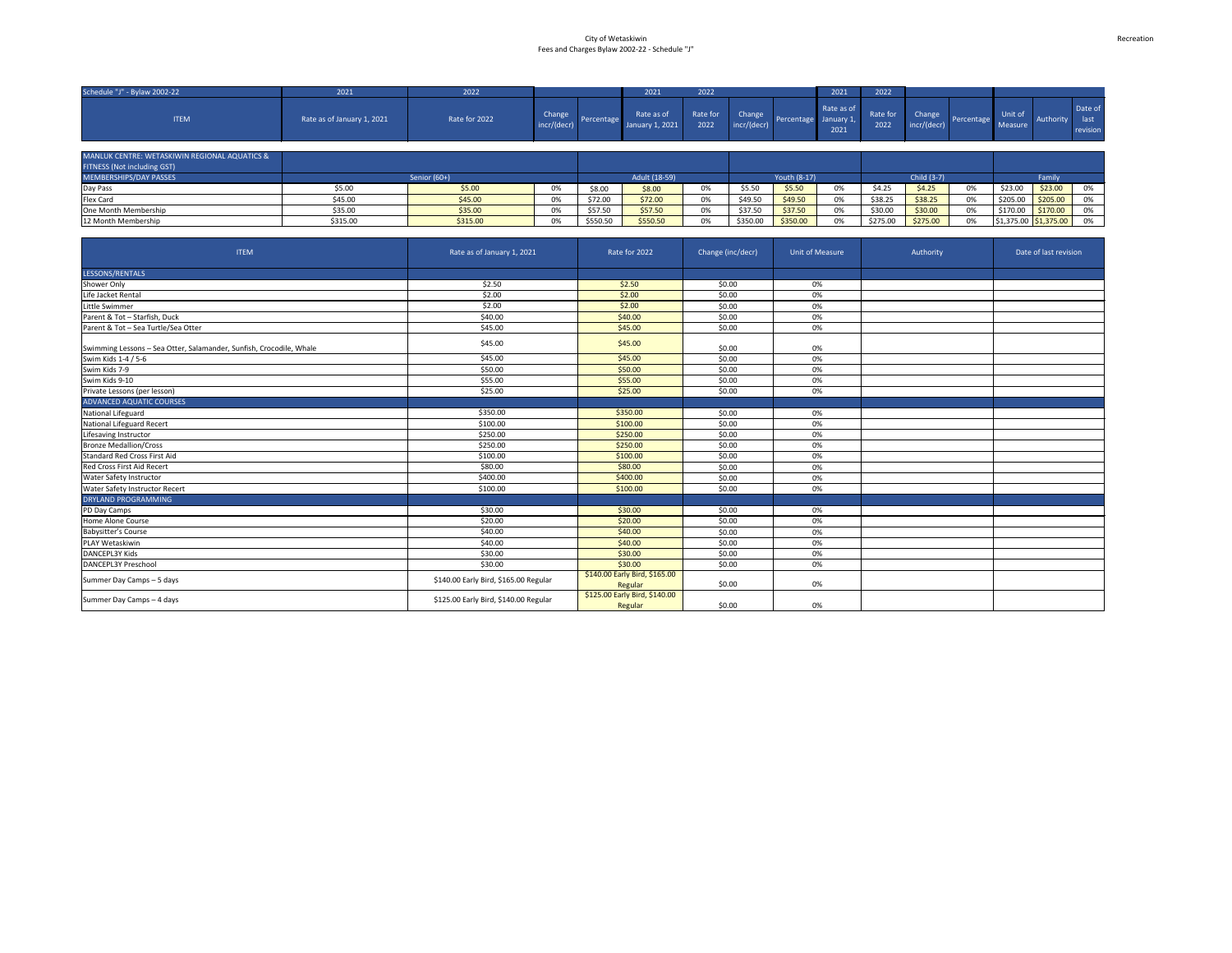# City of Wetaskiwin Fees and Charges Bylaw 2002-22 - Schedule "K"

Cemetery

| Change<br>Percentage Unit of Measure Authority Date of last revision<br><b>ITEM</b><br>Rate as of January 1, 2021<br>Rate for 2022<br>incr/(decr)<br>\$1,125.00<br>\$0.00<br>0%<br>\$1,125.00<br>\$0.00<br>0%<br>Opening and closing<br>\$810.00<br>\$810.00<br>\$1,400.00<br>\$1,400.00<br>\$0.00<br>0%<br>\$0.00<br>\$0.00<br>\$0.00<br>0%<br>\$50.00<br>\$0.00<br>\$50.00<br>0%<br>\$250.00<br>\$0.00<br>0%<br>\$250.00<br>\$600.00<br>\$600.00<br>\$0.00<br>0%<br>\$70.00<br>\$70.00<br>\$0.00<br>0%<br>\$250.00<br>\$250.00<br>\$0.00<br>0%<br>\$0.00<br>\$0.00<br>\$0.00<br>0%<br>\$810.00<br>\$810.00<br>\$0.00<br>0%<br>\$1,010.00<br>\$1,010.00<br>0%<br>\$0.00<br>\$0.00<br>\$2,050.00<br>\$2,050.00<br>0%<br>\$810.00<br>\$810.00<br>\$0.00<br>0%<br>\$675.00<br>\$675.00<br>\$0.00<br>0%<br>\$0.00<br>Double the resident rates<br>Double the resident rates<br>0%<br>\$0.00<br>0%<br>\$75.00<br>\$75.00<br>0%<br>\$50.00<br>\$50.00<br>\$0.00<br>\$200.00<br>\$0.00<br>0%<br>\$200.00<br>\$25.00<br>\$25.00<br>\$0.00<br>0%<br>Single Grave<br>\$1,125.00<br>\$1,125.00<br>\$0.00<br>0%<br>\$650.00<br>\$650.00<br>\$0.00<br>0%<br>Cremains<br>Baby/Child's Grave<br>\$600.00<br>\$600.00<br>\$0.00<br>0%<br>Columbarium Niche (Top Two Rows)<br>\$2,350.00<br>\$2,350.00<br>\$0.00<br>0%<br>Columbarium Niche (Bottom Two Rows)<br>\$2,050.00<br>\$2,050.00<br>\$0.00<br>0%<br>Non-Resident Grave<br>\$2,250.00<br>\$2,250.00<br>\$0.00<br>0%<br>\$1,300.00<br>\$1,300.00<br>\$0.00<br><b>Non-Resident Cremains</b><br>0%<br>Non-Resident Niche (Top Two Rows)<br>\$4,700.00<br>\$4,700.00<br>\$0.00<br>0%<br>Non-Resident Niche (Bottom Two Rows)<br>\$4,100.00<br>\$4,100.00<br>0%<br>\$0.00<br><b>Standard Grave</b><br>\$810.00<br>\$810.00<br>\$0.00<br>0%<br>\$0.00<br>0%<br>\$50.00<br>Baby's Grave<br>\$50.00<br>\$0.00<br>0%<br>\$70.00<br>\$70.00<br>Child's Grave<br>\$405.00<br>\$0.00<br>Cremation<br>\$405.00<br>0% | Schedule "K" - Bylaw 2002-22                | 2021     | 2022     |        |    |  |  |
|-------------------------------------------------------------------------------------------------------------------------------------------------------------------------------------------------------------------------------------------------------------------------------------------------------------------------------------------------------------------------------------------------------------------------------------------------------------------------------------------------------------------------------------------------------------------------------------------------------------------------------------------------------------------------------------------------------------------------------------------------------------------------------------------------------------------------------------------------------------------------------------------------------------------------------------------------------------------------------------------------------------------------------------------------------------------------------------------------------------------------------------------------------------------------------------------------------------------------------------------------------------------------------------------------------------------------------------------------------------------------------------------------------------------------------------------------------------------------------------------------------------------------------------------------------------------------------------------------------------------------------------------------------------------------------------------------------------------------------------------------------------------------------------------------------------------------------------------------------------------------------------------------------------------------------------------------|---------------------------------------------|----------|----------|--------|----|--|--|
|                                                                                                                                                                                                                                                                                                                                                                                                                                                                                                                                                                                                                                                                                                                                                                                                                                                                                                                                                                                                                                                                                                                                                                                                                                                                                                                                                                                                                                                                                                                                                                                                                                                                                                                                                                                                                                                                                                                                                 |                                             |          |          |        |    |  |  |
|                                                                                                                                                                                                                                                                                                                                                                                                                                                                                                                                                                                                                                                                                                                                                                                                                                                                                                                                                                                                                                                                                                                                                                                                                                                                                                                                                                                                                                                                                                                                                                                                                                                                                                                                                                                                                                                                                                                                                 | <b>Old Cemetery Pricing</b>                 |          |          |        |    |  |  |
|                                                                                                                                                                                                                                                                                                                                                                                                                                                                                                                                                                                                                                                                                                                                                                                                                                                                                                                                                                                                                                                                                                                                                                                                                                                                                                                                                                                                                                                                                                                                                                                                                                                                                                                                                                                                                                                                                                                                                 | Single plot purchase                        |          |          |        |    |  |  |
|                                                                                                                                                                                                                                                                                                                                                                                                                                                                                                                                                                                                                                                                                                                                                                                                                                                                                                                                                                                                                                                                                                                                                                                                                                                                                                                                                                                                                                                                                                                                                                                                                                                                                                                                                                                                                                                                                                                                                 |                                             |          |          |        |    |  |  |
|                                                                                                                                                                                                                                                                                                                                                                                                                                                                                                                                                                                                                                                                                                                                                                                                                                                                                                                                                                                                                                                                                                                                                                                                                                                                                                                                                                                                                                                                                                                                                                                                                                                                                                                                                                                                                                                                                                                                                 | Overtime charges if required                |          |          |        |    |  |  |
|                                                                                                                                                                                                                                                                                                                                                                                                                                                                                                                                                                                                                                                                                                                                                                                                                                                                                                                                                                                                                                                                                                                                                                                                                                                                                                                                                                                                                                                                                                                                                                                                                                                                                                                                                                                                                                                                                                                                                 |                                             |          |          |        |    |  |  |
|                                                                                                                                                                                                                                                                                                                                                                                                                                                                                                                                                                                                                                                                                                                                                                                                                                                                                                                                                                                                                                                                                                                                                                                                                                                                                                                                                                                                                                                                                                                                                                                                                                                                                                                                                                                                                                                                                                                                                 | Plot purchase for stillborn up to one year  |          |          |        |    |  |  |
|                                                                                                                                                                                                                                                                                                                                                                                                                                                                                                                                                                                                                                                                                                                                                                                                                                                                                                                                                                                                                                                                                                                                                                                                                                                                                                                                                                                                                                                                                                                                                                                                                                                                                                                                                                                                                                                                                                                                                 | Opening and closing                         |          |          |        |    |  |  |
|                                                                                                                                                                                                                                                                                                                                                                                                                                                                                                                                                                                                                                                                                                                                                                                                                                                                                                                                                                                                                                                                                                                                                                                                                                                                                                                                                                                                                                                                                                                                                                                                                                                                                                                                                                                                                                                                                                                                                 | Overtime if required                        |          |          |        |    |  |  |
|                                                                                                                                                                                                                                                                                                                                                                                                                                                                                                                                                                                                                                                                                                                                                                                                                                                                                                                                                                                                                                                                                                                                                                                                                                                                                                                                                                                                                                                                                                                                                                                                                                                                                                                                                                                                                                                                                                                                                 |                                             |          |          |        |    |  |  |
|                                                                                                                                                                                                                                                                                                                                                                                                                                                                                                                                                                                                                                                                                                                                                                                                                                                                                                                                                                                                                                                                                                                                                                                                                                                                                                                                                                                                                                                                                                                                                                                                                                                                                                                                                                                                                                                                                                                                                 | Plot purchase for child $1-6$ years         |          |          |        |    |  |  |
|                                                                                                                                                                                                                                                                                                                                                                                                                                                                                                                                                                                                                                                                                                                                                                                                                                                                                                                                                                                                                                                                                                                                                                                                                                                                                                                                                                                                                                                                                                                                                                                                                                                                                                                                                                                                                                                                                                                                                 | Opening and closing                         |          |          |        |    |  |  |
|                                                                                                                                                                                                                                                                                                                                                                                                                                                                                                                                                                                                                                                                                                                                                                                                                                                                                                                                                                                                                                                                                                                                                                                                                                                                                                                                                                                                                                                                                                                                                                                                                                                                                                                                                                                                                                                                                                                                                 | Overtime if required                        |          |          |        |    |  |  |
|                                                                                                                                                                                                                                                                                                                                                                                                                                                                                                                                                                                                                                                                                                                                                                                                                                                                                                                                                                                                                                                                                                                                                                                                                                                                                                                                                                                                                                                                                                                                                                                                                                                                                                                                                                                                                                                                                                                                                 |                                             |          |          |        |    |  |  |
|                                                                                                                                                                                                                                                                                                                                                                                                                                                                                                                                                                                                                                                                                                                                                                                                                                                                                                                                                                                                                                                                                                                                                                                                                                                                                                                                                                                                                                                                                                                                                                                                                                                                                                                                                                                                                                                                                                                                                 | Veterans Plot purchase                      |          |          |        |    |  |  |
|                                                                                                                                                                                                                                                                                                                                                                                                                                                                                                                                                                                                                                                                                                                                                                                                                                                                                                                                                                                                                                                                                                                                                                                                                                                                                                                                                                                                                                                                                                                                                                                                                                                                                                                                                                                                                                                                                                                                                 | Opening and closing                         |          |          |        |    |  |  |
|                                                                                                                                                                                                                                                                                                                                                                                                                                                                                                                                                                                                                                                                                                                                                                                                                                                                                                                                                                                                                                                                                                                                                                                                                                                                                                                                                                                                                                                                                                                                                                                                                                                                                                                                                                                                                                                                                                                                                 | Overtime if required                        |          |          |        |    |  |  |
|                                                                                                                                                                                                                                                                                                                                                                                                                                                                                                                                                                                                                                                                                                                                                                                                                                                                                                                                                                                                                                                                                                                                                                                                                                                                                                                                                                                                                                                                                                                                                                                                                                                                                                                                                                                                                                                                                                                                                 |                                             |          |          |        |    |  |  |
|                                                                                                                                                                                                                                                                                                                                                                                                                                                                                                                                                                                                                                                                                                                                                                                                                                                                                                                                                                                                                                                                                                                                                                                                                                                                                                                                                                                                                                                                                                                                                                                                                                                                                                                                                                                                                                                                                                                                                 | Single Mausoleum Vault purchase             |          |          |        |    |  |  |
|                                                                                                                                                                                                                                                                                                                                                                                                                                                                                                                                                                                                                                                                                                                                                                                                                                                                                                                                                                                                                                                                                                                                                                                                                                                                                                                                                                                                                                                                                                                                                                                                                                                                                                                                                                                                                                                                                                                                                 | Opening and closing                         |          |          |        |    |  |  |
|                                                                                                                                                                                                                                                                                                                                                                                                                                                                                                                                                                                                                                                                                                                                                                                                                                                                                                                                                                                                                                                                                                                                                                                                                                                                                                                                                                                                                                                                                                                                                                                                                                                                                                                                                                                                                                                                                                                                                 | Overtime if required                        |          |          |        |    |  |  |
|                                                                                                                                                                                                                                                                                                                                                                                                                                                                                                                                                                                                                                                                                                                                                                                                                                                                                                                                                                                                                                                                                                                                                                                                                                                                                                                                                                                                                                                                                                                                                                                                                                                                                                                                                                                                                                                                                                                                                 |                                             |          |          |        |    |  |  |
|                                                                                                                                                                                                                                                                                                                                                                                                                                                                                                                                                                                                                                                                                                                                                                                                                                                                                                                                                                                                                                                                                                                                                                                                                                                                                                                                                                                                                                                                                                                                                                                                                                                                                                                                                                                                                                                                                                                                                 | Non-residents purchase                      |          |          |        |    |  |  |
|                                                                                                                                                                                                                                                                                                                                                                                                                                                                                                                                                                                                                                                                                                                                                                                                                                                                                                                                                                                                                                                                                                                                                                                                                                                                                                                                                                                                                                                                                                                                                                                                                                                                                                                                                                                                                                                                                                                                                 | <b>Original Monument</b>                    |          |          |        |    |  |  |
|                                                                                                                                                                                                                                                                                                                                                                                                                                                                                                                                                                                                                                                                                                                                                                                                                                                                                                                                                                                                                                                                                                                                                                                                                                                                                                                                                                                                                                                                                                                                                                                                                                                                                                                                                                                                                                                                                                                                                 | Replacement of change of monument           |          |          |        |    |  |  |
|                                                                                                                                                                                                                                                                                                                                                                                                                                                                                                                                                                                                                                                                                                                                                                                                                                                                                                                                                                                                                                                                                                                                                                                                                                                                                                                                                                                                                                                                                                                                                                                                                                                                                                                                                                                                                                                                                                                                                 | Perpetual Care Fee                          |          |          |        |    |  |  |
|                                                                                                                                                                                                                                                                                                                                                                                                                                                                                                                                                                                                                                                                                                                                                                                                                                                                                                                                                                                                                                                                                                                                                                                                                                                                                                                                                                                                                                                                                                                                                                                                                                                                                                                                                                                                                                                                                                                                                 | <b>Probing Fee</b>                          |          |          |        |    |  |  |
|                                                                                                                                                                                                                                                                                                                                                                                                                                                                                                                                                                                                                                                                                                                                                                                                                                                                                                                                                                                                                                                                                                                                                                                                                                                                                                                                                                                                                                                                                                                                                                                                                                                                                                                                                                                                                                                                                                                                                 | GST will be added to all fees               |          |          |        |    |  |  |
|                                                                                                                                                                                                                                                                                                                                                                                                                                                                                                                                                                                                                                                                                                                                                                                                                                                                                                                                                                                                                                                                                                                                                                                                                                                                                                                                                                                                                                                                                                                                                                                                                                                                                                                                                                                                                                                                                                                                                 |                                             |          |          |        |    |  |  |
|                                                                                                                                                                                                                                                                                                                                                                                                                                                                                                                                                                                                                                                                                                                                                                                                                                                                                                                                                                                                                                                                                                                                                                                                                                                                                                                                                                                                                                                                                                                                                                                                                                                                                                                                                                                                                                                                                                                                                 | <b>Wetaskiwin Memorial Cemetery Pricing</b> |          |          |        |    |  |  |
|                                                                                                                                                                                                                                                                                                                                                                                                                                                                                                                                                                                                                                                                                                                                                                                                                                                                                                                                                                                                                                                                                                                                                                                                                                                                                                                                                                                                                                                                                                                                                                                                                                                                                                                                                                                                                                                                                                                                                 |                                             |          |          |        |    |  |  |
|                                                                                                                                                                                                                                                                                                                                                                                                                                                                                                                                                                                                                                                                                                                                                                                                                                                                                                                                                                                                                                                                                                                                                                                                                                                                                                                                                                                                                                                                                                                                                                                                                                                                                                                                                                                                                                                                                                                                                 | <b>Lot Costs</b>                            |          |          |        |    |  |  |
|                                                                                                                                                                                                                                                                                                                                                                                                                                                                                                                                                                                                                                                                                                                                                                                                                                                                                                                                                                                                                                                                                                                                                                                                                                                                                                                                                                                                                                                                                                                                                                                                                                                                                                                                                                                                                                                                                                                                                 |                                             |          |          |        |    |  |  |
|                                                                                                                                                                                                                                                                                                                                                                                                                                                                                                                                                                                                                                                                                                                                                                                                                                                                                                                                                                                                                                                                                                                                                                                                                                                                                                                                                                                                                                                                                                                                                                                                                                                                                                                                                                                                                                                                                                                                                 |                                             |          |          |        |    |  |  |
|                                                                                                                                                                                                                                                                                                                                                                                                                                                                                                                                                                                                                                                                                                                                                                                                                                                                                                                                                                                                                                                                                                                                                                                                                                                                                                                                                                                                                                                                                                                                                                                                                                                                                                                                                                                                                                                                                                                                                 |                                             |          |          |        |    |  |  |
|                                                                                                                                                                                                                                                                                                                                                                                                                                                                                                                                                                                                                                                                                                                                                                                                                                                                                                                                                                                                                                                                                                                                                                                                                                                                                                                                                                                                                                                                                                                                                                                                                                                                                                                                                                                                                                                                                                                                                 |                                             |          |          |        |    |  |  |
|                                                                                                                                                                                                                                                                                                                                                                                                                                                                                                                                                                                                                                                                                                                                                                                                                                                                                                                                                                                                                                                                                                                                                                                                                                                                                                                                                                                                                                                                                                                                                                                                                                                                                                                                                                                                                                                                                                                                                 |                                             |          |          |        |    |  |  |
|                                                                                                                                                                                                                                                                                                                                                                                                                                                                                                                                                                                                                                                                                                                                                                                                                                                                                                                                                                                                                                                                                                                                                                                                                                                                                                                                                                                                                                                                                                                                                                                                                                                                                                                                                                                                                                                                                                                                                 |                                             |          |          |        |    |  |  |
|                                                                                                                                                                                                                                                                                                                                                                                                                                                                                                                                                                                                                                                                                                                                                                                                                                                                                                                                                                                                                                                                                                                                                                                                                                                                                                                                                                                                                                                                                                                                                                                                                                                                                                                                                                                                                                                                                                                                                 |                                             |          |          |        |    |  |  |
|                                                                                                                                                                                                                                                                                                                                                                                                                                                                                                                                                                                                                                                                                                                                                                                                                                                                                                                                                                                                                                                                                                                                                                                                                                                                                                                                                                                                                                                                                                                                                                                                                                                                                                                                                                                                                                                                                                                                                 |                                             |          |          |        |    |  |  |
|                                                                                                                                                                                                                                                                                                                                                                                                                                                                                                                                                                                                                                                                                                                                                                                                                                                                                                                                                                                                                                                                                                                                                                                                                                                                                                                                                                                                                                                                                                                                                                                                                                                                                                                                                                                                                                                                                                                                                 |                                             |          |          |        |    |  |  |
|                                                                                                                                                                                                                                                                                                                                                                                                                                                                                                                                                                                                                                                                                                                                                                                                                                                                                                                                                                                                                                                                                                                                                                                                                                                                                                                                                                                                                                                                                                                                                                                                                                                                                                                                                                                                                                                                                                                                                 | <b>Opening/Closing Fees</b>                 |          |          |        |    |  |  |
|                                                                                                                                                                                                                                                                                                                                                                                                                                                                                                                                                                                                                                                                                                                                                                                                                                                                                                                                                                                                                                                                                                                                                                                                                                                                                                                                                                                                                                                                                                                                                                                                                                                                                                                                                                                                                                                                                                                                                 |                                             |          |          |        |    |  |  |
|                                                                                                                                                                                                                                                                                                                                                                                                                                                                                                                                                                                                                                                                                                                                                                                                                                                                                                                                                                                                                                                                                                                                                                                                                                                                                                                                                                                                                                                                                                                                                                                                                                                                                                                                                                                                                                                                                                                                                 |                                             |          |          |        |    |  |  |
|                                                                                                                                                                                                                                                                                                                                                                                                                                                                                                                                                                                                                                                                                                                                                                                                                                                                                                                                                                                                                                                                                                                                                                                                                                                                                                                                                                                                                                                                                                                                                                                                                                                                                                                                                                                                                                                                                                                                                 |                                             |          |          |        |    |  |  |
|                                                                                                                                                                                                                                                                                                                                                                                                                                                                                                                                                                                                                                                                                                                                                                                                                                                                                                                                                                                                                                                                                                                                                                                                                                                                                                                                                                                                                                                                                                                                                                                                                                                                                                                                                                                                                                                                                                                                                 |                                             |          |          |        |    |  |  |
|                                                                                                                                                                                                                                                                                                                                                                                                                                                                                                                                                                                                                                                                                                                                                                                                                                                                                                                                                                                                                                                                                                                                                                                                                                                                                                                                                                                                                                                                                                                                                                                                                                                                                                                                                                                                                                                                                                                                                 | Veteran (Full Body)                         | \$810.00 | \$810.00 | \$0.00 | 0% |  |  |